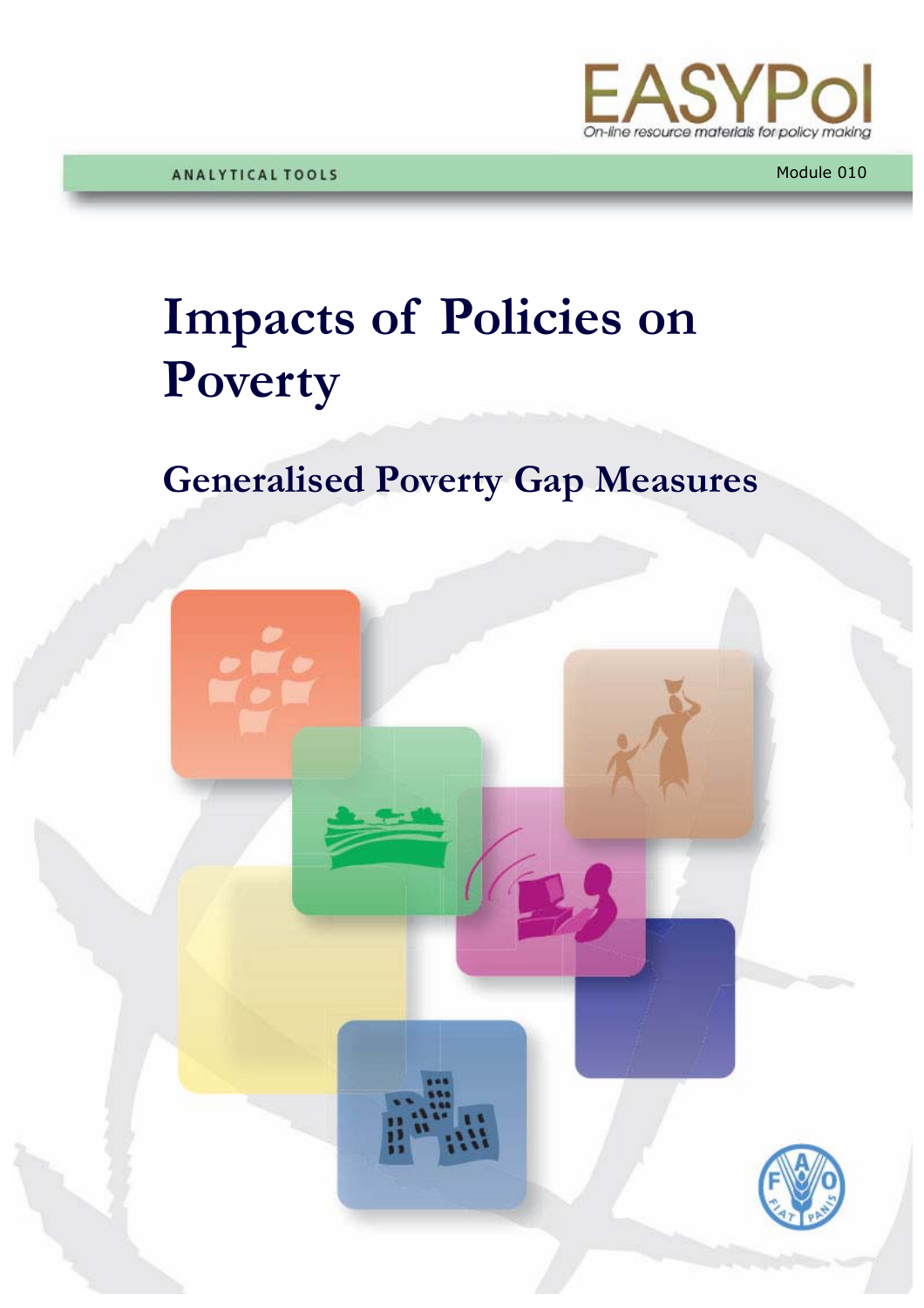

# **Impacts of Policies on Poverty Generalised Poverty Gap Measures**

by

Lorenzo Giovanni Bellù, Agricultural Policy Support Service, Policy Assistance Division, FAO, Rome, Italy

Paolo Liberati, University of Urbino, "Carlo Bo", Institute of Economics, Urbino, Italy

for the

Food and Agriculture Organization of the United Nations, FAO



#### **About EASYPol**

EASYPol is a an on-line, interactive multilingual repository of downloadable resource materials for capacity development in policy making for food, agriculture and rural development. The EASYPol home page is available at: *[www.fao.org/tc/easypol](http://www.fao.org/tc/easypol)*.

EASYPol has been developed and is maintained by the Agricultural Policy Support Service, FAO.

The designations employed and the presentation of the material in this information product do not imply the expression of any opinion whatsoever on the part of the Food and Agriculture Organization of the United Nations concerning the legal status of any country, territory, city or area or of its authorities, or concerning the delimitation of its frontiers or boundaries.

**[© FAO November 2005](http://www.fao.org/copyright_EN.htm)**: All rights reserved. Reproduction and dissemination of material contained on FAO's Web site for educational or other non-commercial purposes are authorized without any prior written permission from the copyright holders provided the source is fully acknowledged. Reproduction of material for resale or other commercial purposes is prohibited without the written permission of the copyright holders. Applications for such permission should be addressed to: **[copyright@fao.org](mailto:copyright@fao.org)**.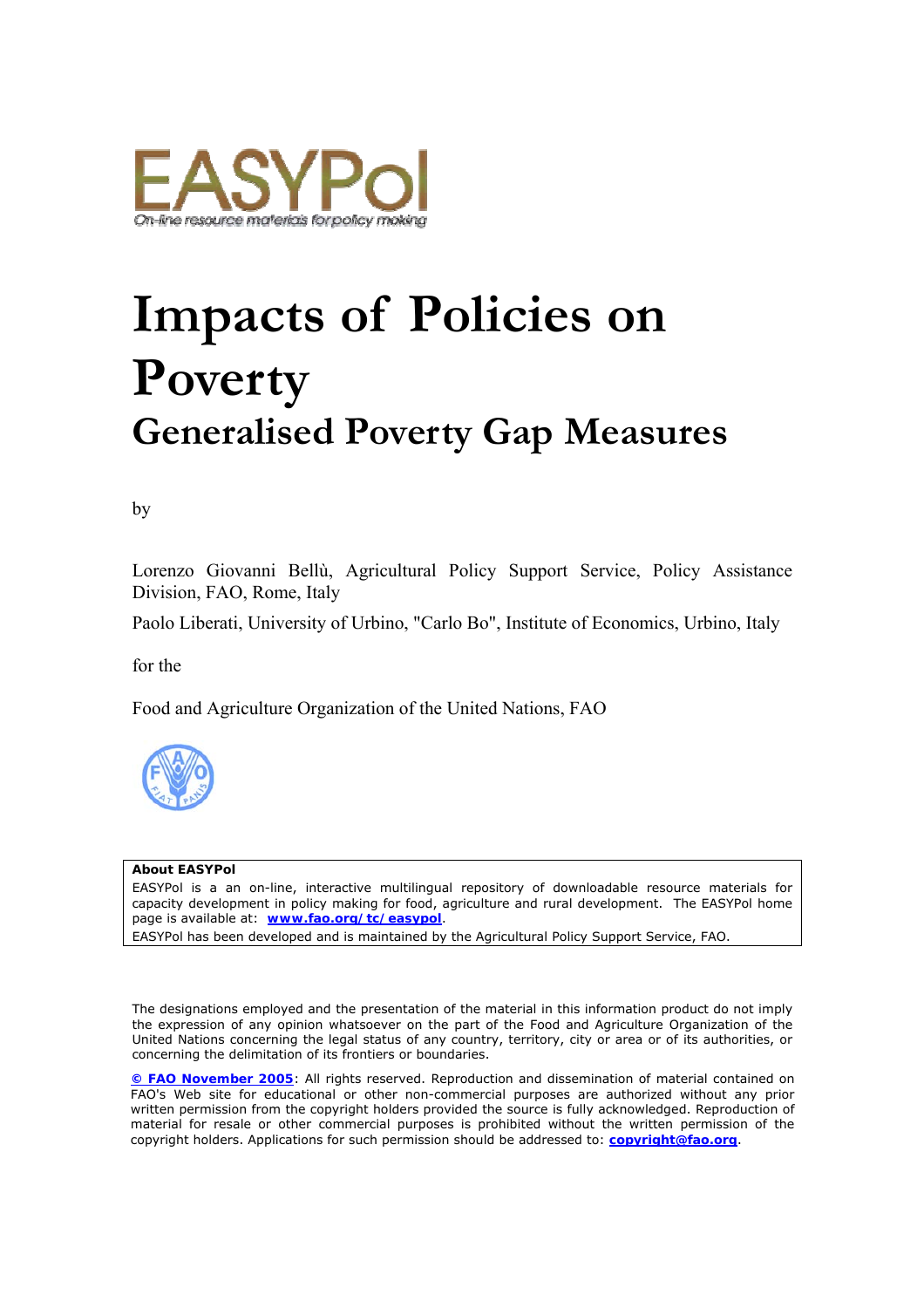# Table of Contents

| $\mathbf{1}$ |                                                               |                                                                                                               |  |  |  |  |  |
|--------------|---------------------------------------------------------------|---------------------------------------------------------------------------------------------------------------|--|--|--|--|--|
| 2            |                                                               |                                                                                                               |  |  |  |  |  |
| 3            |                                                               |                                                                                                               |  |  |  |  |  |
|              | 3.1<br>3.2<br>3.3<br>3.4                                      |                                                                                                               |  |  |  |  |  |
| 4            | A step-by-step procedure to calculate generalised poverty gap |                                                                                                               |  |  |  |  |  |
|              | 4.1<br>4.2<br>4.3<br>4.4                                      |                                                                                                               |  |  |  |  |  |
| 5            |                                                               | A numerical example of how to calculate generalised poverty gap                                               |  |  |  |  |  |
|              | 5.1<br>5.2<br>5.3<br>5.4                                      | An example of how to calculate the Kakwani index KA 9<br>An example of how to calculate the Thon index TH  10 |  |  |  |  |  |
| 6            |                                                               | The properties of the generalised poverty gap measures 11                                                     |  |  |  |  |  |
|              | 6.1<br>6.2<br>6.3<br>6.4                                      | The main properties of the Kakwani index KA  13<br>The main properties of the Thon index TH 14                |  |  |  |  |  |
| 7            |                                                               |                                                                                                               |  |  |  |  |  |
| 8            |                                                               |                                                                                                               |  |  |  |  |  |
|              | 8.1<br>8.2<br>8.3                                             | Complementary capacity building materials  16                                                                 |  |  |  |  |  |
| 9            |                                                               |                                                                                                               |  |  |  |  |  |
|              |                                                               |                                                                                                               |  |  |  |  |  |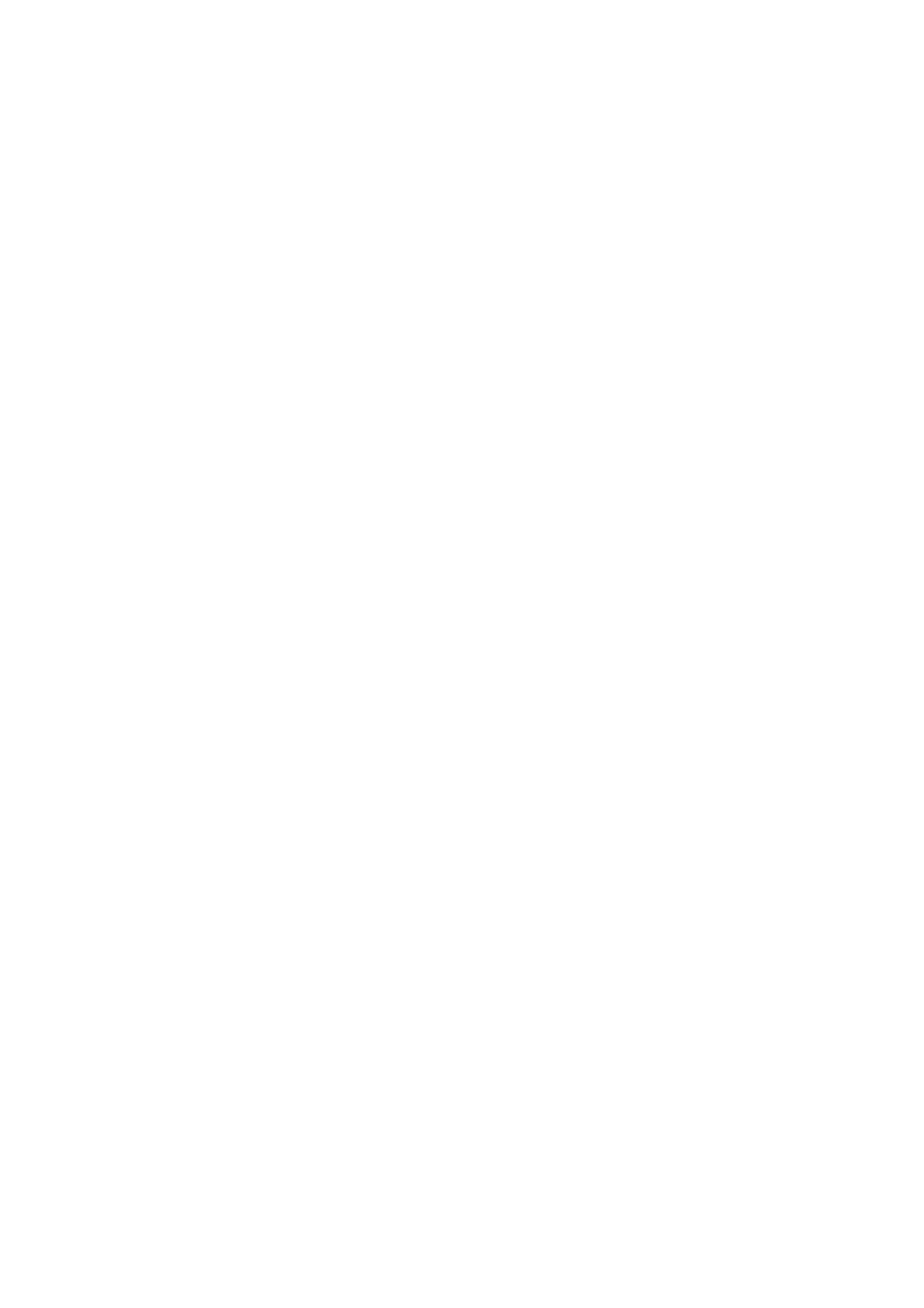## <span id="page-4-0"></span>**1 SUMMARY**

This module illustrates advanced ways to measure **[poverty](http://www.fao.org/tc/easypol/output/glossary_term.asp?id=15001)**. It belongs to a set of EASYPol modules that discuss how to measure poverty according to different perspectives. In particular, this module will deal with **generalised poverty gap measures**, i.e. those poverty measures based on the definition of the **poverty gap**. The **Sen index**, the **Foster-Greer-Thorbecke index**, the **Kakwani index** and the **Thon index** will be discussed. Many public policies may have an impact on poor people. In policy work it is therefore important to simulate the impact of alternative policies on poverty and to rank policy options according to a wide range of poverty measures. This module will provide the framework for such an analysis.

# **2 INTRODUCTION**

#### **Objectives**

The aim of this module is to illustrate those poverty measures based on the definition of the poverty gap. This gives the analyst the possibility to investigate poverty on a more advanced basis, compared with the information conveyed by the **[headcount ratio](http://www.fao.org/tc/easypol/output/glossary_term.asp?id=15049)** and the simple poverty gap measure. In applied works, it is indeed particularly important to evaluate the effects of anti-poverty policies from different perspectives on how to aggregate individual poverty levels. This module will give users the tools required to apply generalised poverty gap measures to income distributions and will discuss the merits and the shortcomings of these measures.

#### **Target audience**

The target audience is that of applied analysts who want to work on poverty issues properly.

#### **Required background**

The target audience should be familiar with both the definition and the identification of poverty as well as with the techniques of the headcount ratio and the poverty gap. The trainer should verify that the audience is familiar with both concepts of income distribution and poverty. Basic knowledge of mathematics and statistics is required.

To find relevant materials in these areas, the reader can follow the links included in the text to other EASYPol modules or references<sup>1</sup>. See also the list of useful EASYPol links included at the end of this module.

 $\overline{a}$ 

<span id="page-4-1"></span><sup>&</sup>lt;sup>1</sup> EASYPol hyperlinks are shown in blue, as follows:

a) training paths are shown in **underlined bold font**;

b) other EASYPol modules or complementary EASYPol materials are in *bold underlined italics*;

c) links to the glossary are in **bold**; and

d) external links are in *italics*.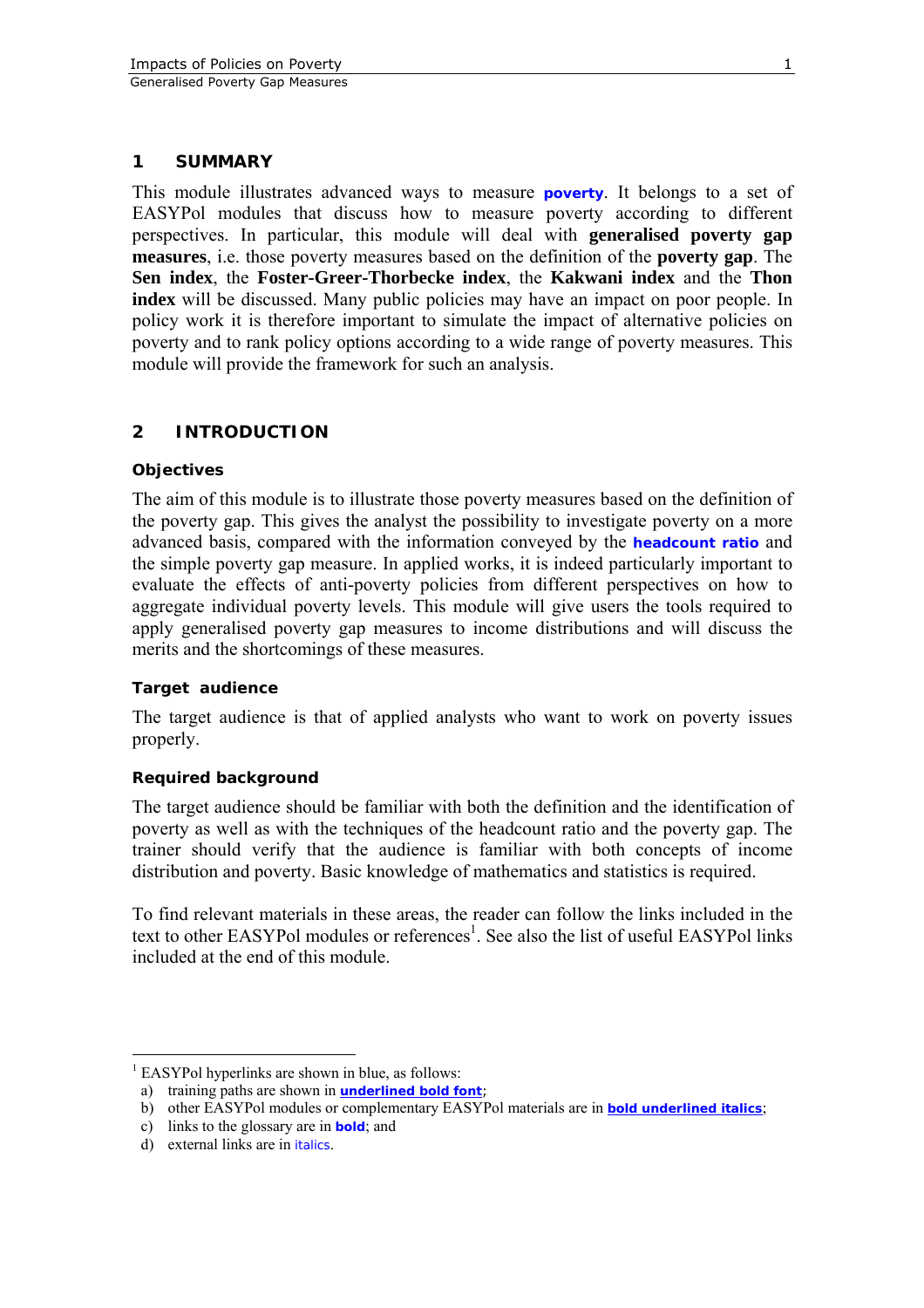# <span id="page-5-0"></span>**3 CONCEPTUAL BACKGROUND**

Simple poverty measures as the headcount ratio and the poverty gap have been integrated over time by more complex inequality measures. In particular, Sen, 1976, inspired two distinct blocks of poverty measures. The first, discussed in this module, is the set of generalised poverty gap measures, which are built upon the definition of the poverty gap. The second set of measures[,](#page-5-1) are the **distributional poverty measures**<sup>2</sup>, which have the common characteristics of including a measure of inequality among the poor in the poverty index.

Let us now start with **generalised poverty gap measures**. In particular, we will discuss:

- $\blacksquare$  the Sen index
- the family of Foster-Greer-Thorbecke indexes
- the Kakwani index
- the Thon index

# **3.1 The Sen index S**

Sen integrated two simple poverty indexes, the headcount ratio and the poverty gap, to build a new poverty index *S* that can be expressed as follows:

$$
\begin{bmatrix} 1 \end{bmatrix} \qquad S = HC[PG + (1 - PG)G_P] = HC\left[1 - \frac{\overline{y}_p}{z} + \left(1 - 1 + \frac{\overline{y}_p}{z}\right)G_p\right] = HC\left[1 - \frac{\overline{y}_p}{z}\left(1 - G_p\right)\right]
$$

This index, in Sen's words, is the combination of three characteristics:<sup>[3](#page-5-2)</sup>

- a) The **head-count ratio** *HC*;
- b) The **poverty gap** *PG*;

 $\overline{a}$ 

c) The **Gini coefficient** *GP*, a measure of the distribution of incomes among the poor.

Because of this property, the Sen index is said to include the three *I's of poverty*: **Incidence**, **Intensity** and **Inequality**. In the form of the far right hand side of [1], to calculate this index, we need the following elements: a) the headcount ratio; b) the ratio between mean income of the poor and the **[poverty line](http://www.fao.org/tc/easypol/output/glossary_term.asp?id=15041)** (which is a part of the poverty gap measure); and c) the **[Gini index](http://www.fao.org/tc/easypol/output/glossary_term.asp?id=14927)** of income of poor individuals. In the latter case, the Gini index must be measured taking into consideration only the distribution of income among the poor.

<span id="page-5-1"></span><sup>2</sup> EASYPol Module 009: *[Impacts of Policies on Poverty:](http://www.fao.org/docs/up/easypol/322/distributional-pvmsrs_009EN.pdf) Distributional Poverty Gap Measures*. <sup>3</sup>

<span id="page-5-2"></span><sup>&</sup>lt;sup>3</sup> The exact way in which this index is derived is rather technical and can be appreciated in Sen, 1976.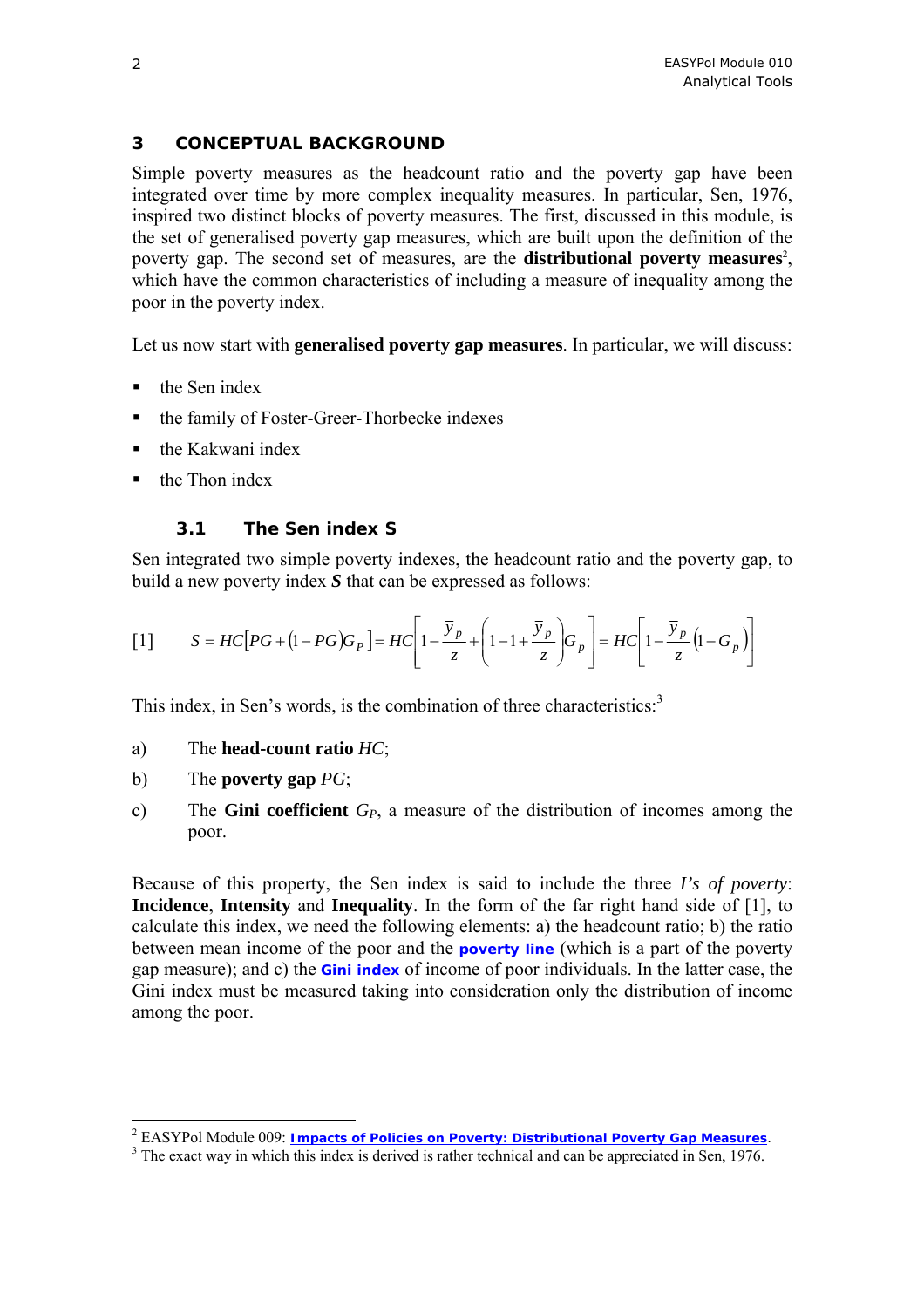#### **3.2 The Foster-Greer-Thorbecke index (FGT)**

<span id="page-6-0"></span>One of the most important poverty indexes, which is also widely applied in empirical works, is the Foster-Greer-Thorbecke (*FGT*) index. Its appeal is mainly due to its simplicity. The definition is as follows:

$$
FGT = \frac{1}{N} \sum_{i=1}^{p} \left(\frac{z - y_i}{z}\right)^{\alpha}
$$

As you can easily see, *FGT* is based on normalised poverty gaps (the term in the round brackets). Poverty gaps are then raised to the  $\alpha$  power. The interesting property of this index is that for different values of  $\alpha$  it assumes different forms. For  $\alpha=0$ , the *FGT* index collapses to the headcount ratio *HC*. For  $\alpha=1$ , instead,  $FGT = HC \cdot PG$ . In this sense, *FGT* embodies the two simplest poverty measures<sup>[4](#page-6-1)</sup>.

By increasing  $\alpha$ , more weight is given to poorer individuals, as their wider gaps weigh more than smaller gaps of relatively less poor people. For  $\alpha \rightarrow \infty$ , the *FGT* index, indeed, takes into account only very small incomes, i.e. it approaches the **Rawlsian criterion**. For this reason, the parameter  $\alpha \geq 0$  plays the role of «poverty aversion». The greatest  $α$ , the greatest the poverty aversion, i.e. the greatest the weight attached to very poor individuals.

#### **3.3 The Kakwani index (KA)**

Among the generalised poverty measures, it is of particular importance to include the Kakwani index, as it is a generalization of both the FGT and the Sen index discussed above. Sen, 1976, shows us that his index can be rewritten in the following form:

[3] 
$$
S = \frac{2}{(P+1)Nz} \sum_{i=1}^{p} (z - y_i)(P+1-i)
$$

where symbols have the usual meaning. The last term of [3] can be interpreted as the **weight** attached to the poverty gap, where *i* is the position of the individual in the ordered income distribution. For any individual *i* below the poverty line there are exactly  $P+1-i$  individuals with an income level at least as high as that of the *i*-th individual.

The Kakwani (*KA*) index usually appears in the following form:

$$
KA = \frac{P}{Nz\left(\sum_{i=1}^{p} i^{\alpha}\right)} \sum_{i=1}^{p} (z - y_i)(P + 1 - i)^{\alpha}
$$

 $\overline{a}$ 

<span id="page-6-1"></span><sup>4</sup> See, EASYPol Module 007: *Impacts of [Policies on Poverty: Basic](http://www.fao.org/docs/up/easypol/323/basic-pov-measures_007EN.pdf) Poverty Measures*.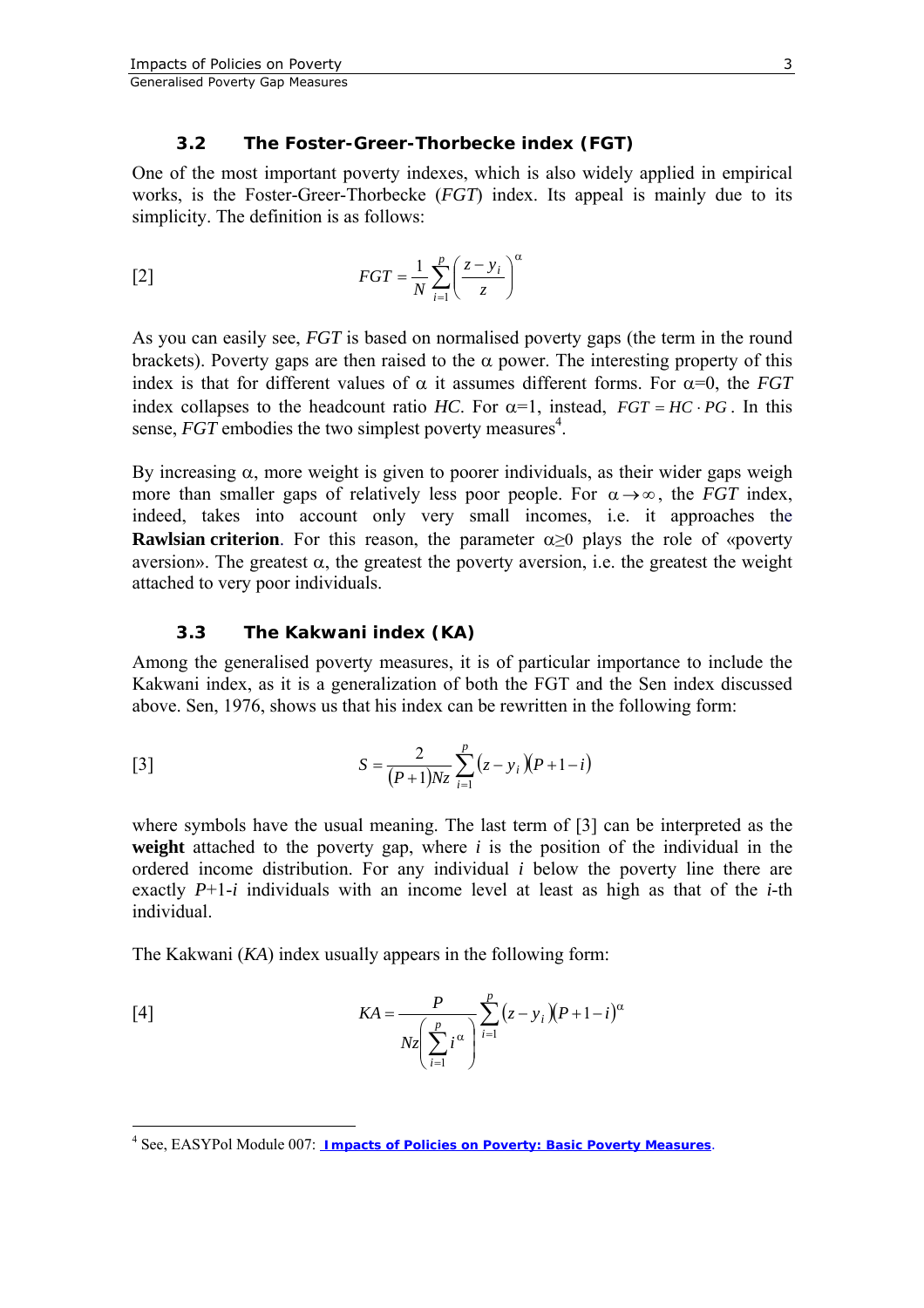<span id="page-7-0"></span>The meaning of the  $\alpha$ -power, as in the case of the FGT index, is to give relatively more weight to poorer people. When an individual is extremely poor, (*P*+1-*i*) is larger. For example, if one individual is the poorest out of twenty poor people, *i* will be equal to 1 and the weight will be equal to 20. Raising large numbers gives proportionally higher numbers than raising small numbers, so that the poverty gap of poorest individuals gets more weight.

*KA* collapses to the Sen index under the hypothesis  $\alpha=1$ . This is easily seen by observing that for  $\alpha=1$  the round bracket at the denominator of [4] is equal to  $(P+1)(P/2)$ . When  $\alpha=0$ , *KA* collapses to the *FGT* with  $\alpha=1$ , as in this case *HC PG zP z y N*  $KA = \frac{P}{P} \sum_{i=1}^{p}$  $\sum_{i=1}^{p} \left( \frac{z - y_i}{zP} \right) = HC$ .  $=\frac{P}{N}\sum_{i=1}^{p}\left(\frac{z-y_i}{zP}\right)=HC\cdot PG$ . For empirical applications, therefore, the use of the

Kakwani index is meaningful if  $\alpha$ >1.

#### **3.4 The Thon index (TH)**

The Thon index follows the same logic as the Kakwani index. In this sense it is also derived from the Sen index. The main difference is that the weight of the poverty gap is here measured considering the total number of individuals and not just the number of poor individuals. In other words, instead of having (*P*+1-*i*), the Thon index assumes (*N*+1-*i*). Normalising this index we can yield:

[5] 
$$
TH = \frac{2}{(N+1)Nz} \sum_{i} (z - y_i)(N+1-i)
$$

where symbols have the usual meaning. The main difference with the Sen index, in version [3], is that the Thon index considers the total number of individuals *N* rather than the number of poor individuals *P*.

## **4 A STEP-BY-STEP PROCEDURE TO CALCULATE GENERALISED POVERTY GAP MEASURES**

#### **4.1 A step-by-step procedure to calculate S**

Generalised poverty gap measures require that we calculate a certain number of parameters. It is therefore useful to set some guidelines of how these indexes may be derived. Let us start from the Sen index S.

Figure 1, below, illustrates the steps needed to calculate the Sen index. Step 1 and Step 2 are standard. They require that we sort the income distribution by income level (**Step 1**) and that we define the poverty line (**Step 2**). As we will see, these steps are common to all poverty measures. **Step 3** requires that we calculate the mean income of poor individuals and the headcount ratio. The peculiarity of the Sen index is in **Step 4**, where we are required to calculate the Gini index of the income distribution of the poor. In calculating the Gini index we can use the procedure illustrated in the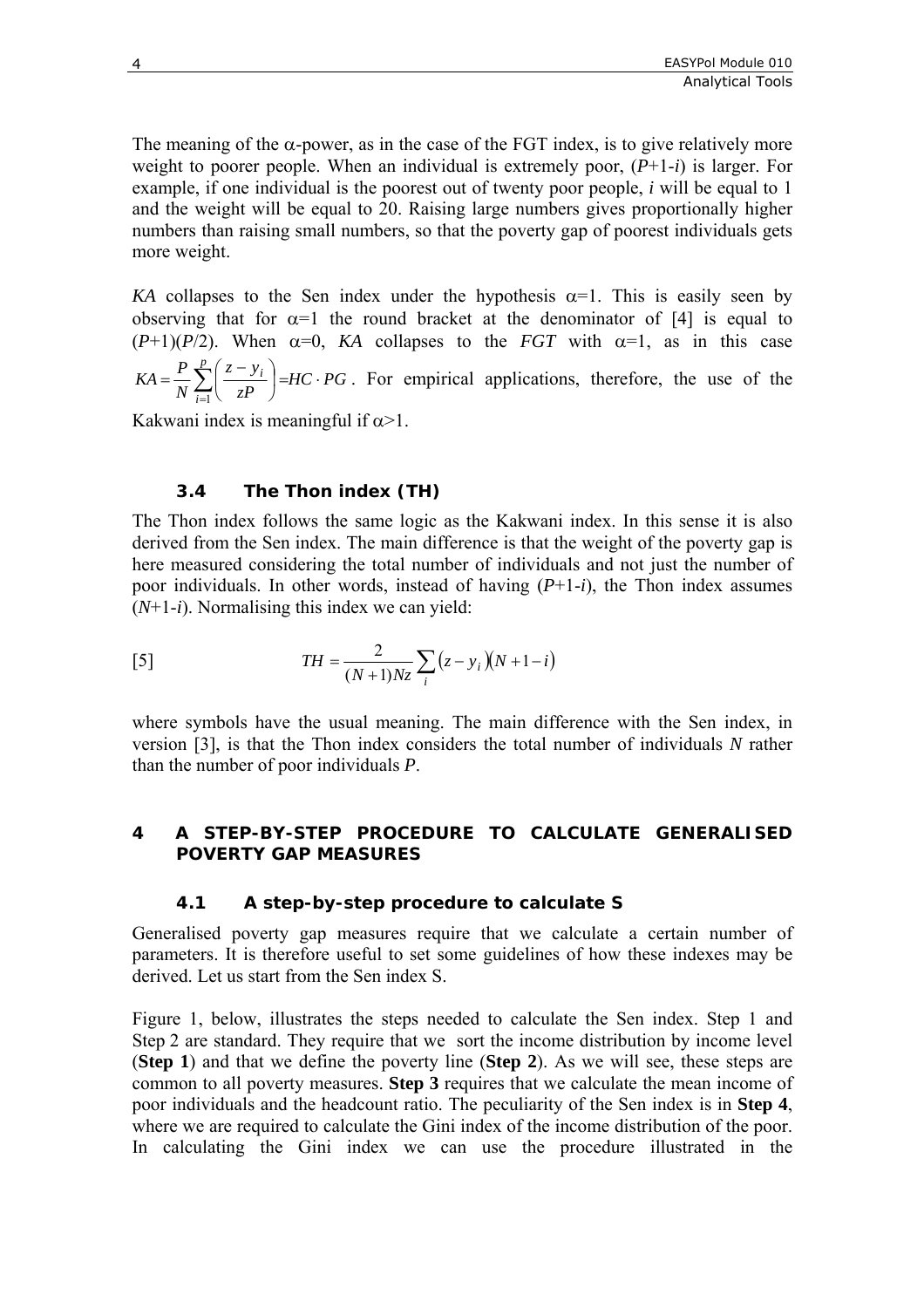<span id="page-8-0"></span>EASYPol module for inequality measurement<sup>[5](#page-8-1)</sup>, by taking into account that, in this case, **only income of poor individuals** must be considered. After having calculated the Gini index of the poor, the Sen index can be easily calculated by applying formula [1] (**Step 5**).





# **4.2 A step-by-step procedure to calculate FGT**

Figure 2, below, illustrates the simple step-by-step procedure needed to calculate the *FGT* index. After having accomplished **Step 1** and **Step 2** (sort the income distribution and define the poverty line), it is important, in this case, to choose the value of  $\alpha$ (**Step 3**), by taking into account that for  $\alpha=0$  this index is equal to *HC* and for  $\alpha=1$  this index is equal to *HC* times *PG*. In empirical works, a common value assigned to  $\alpha$  is 2. **Step 4** requires that we first calculate the normalised poverty gap for each individual, raise it to power  $\alpha$  and take the sum of the resulting numbers across individuals. At this stage, all parameters required for the calculation of *FGT* are identified. It is enough to divide the number in Step 4 by total population to obtain *FGT* (**Step 5**).

 $\overline{a}$ 

<span id="page-8-1"></span><sup>5</sup> See EASYPol Module 040: *[Inequality Analysis:](http://www.fao.org/docs/up/easypol/329/gini_index_040EN.pdf) The Gini Index*.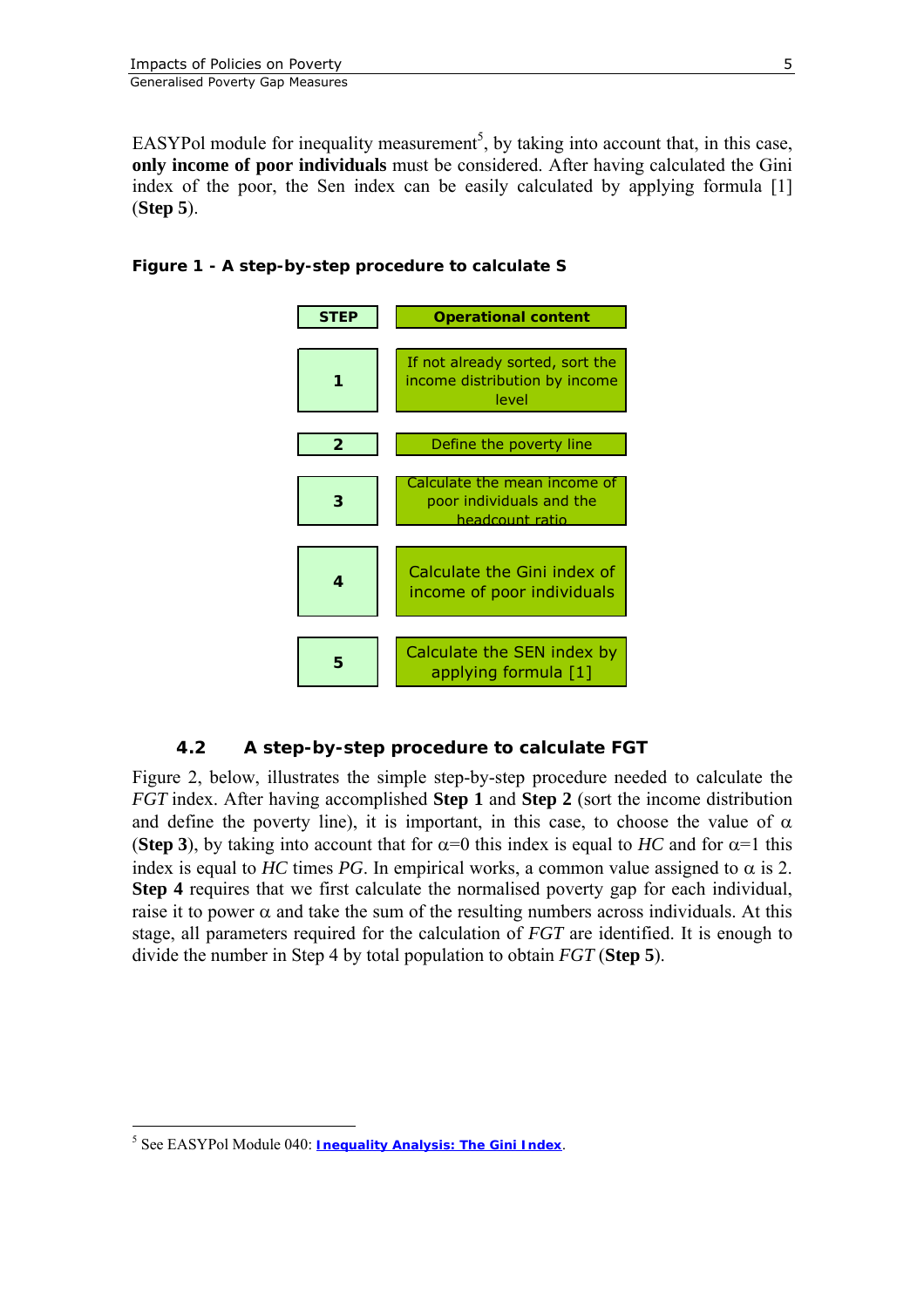

### <span id="page-9-0"></span>**Figure 2 - A step-by-step procedure to calculate FGT**

# **4.3 A step-by-step procedure to calculate KA**

Figure 3, below, shows the step-by-step procedure needed to calculate KA. Note again the common **Step 1** and **Step 2**. The Kakwani index shares with the FGT index also **Step 3**, where we are asked to choose the value of  $\alpha$ . **Step 4** requires that we calculate, for each poor individual, the difference between the poverty line and his/her income (the poverty gap). **Step 5** requires that we calculate the weight and raise it to power α. The results obtained in Step 4 and Step 5 must then be multiplied and summed across poor individuals (**Step 6**). Finally, **Step 7** defines the denominator in [4]. After this step, it is sufficient to apply formula [4] (**Step 8**).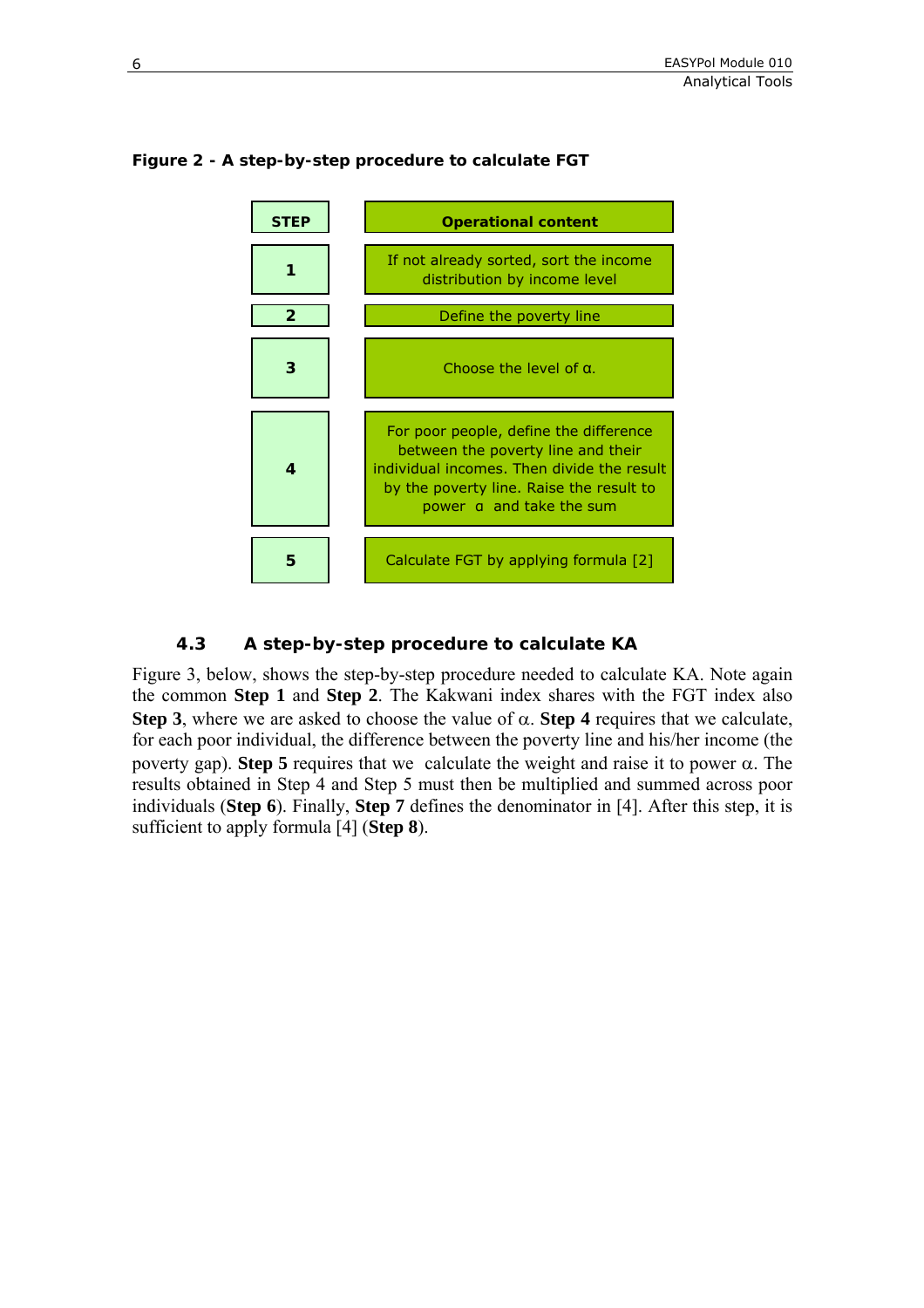

#### <span id="page-10-0"></span>**Figure 3 - A step-by-step procedure to calculate KA**

#### **4.4 A step-by-step procedure to calculate TH**

Figure 4, below, illustrates the step-by-step procedure needed to calculate TH. **Steps 1** and **2** require that we sort income distribution by income levels and that we choose the poverty line. **Step 3** requires that we define the difference between poverty line and incomes of each poor individual. In **Step 4** we are required to define, for each individual, the value (N+1-i). The vectors obtained in Step 3 and 4 must be multiplied in **Step 5**. At this point, we have all the elements required to calculate the Thon index by applying the formula (**Step 6**).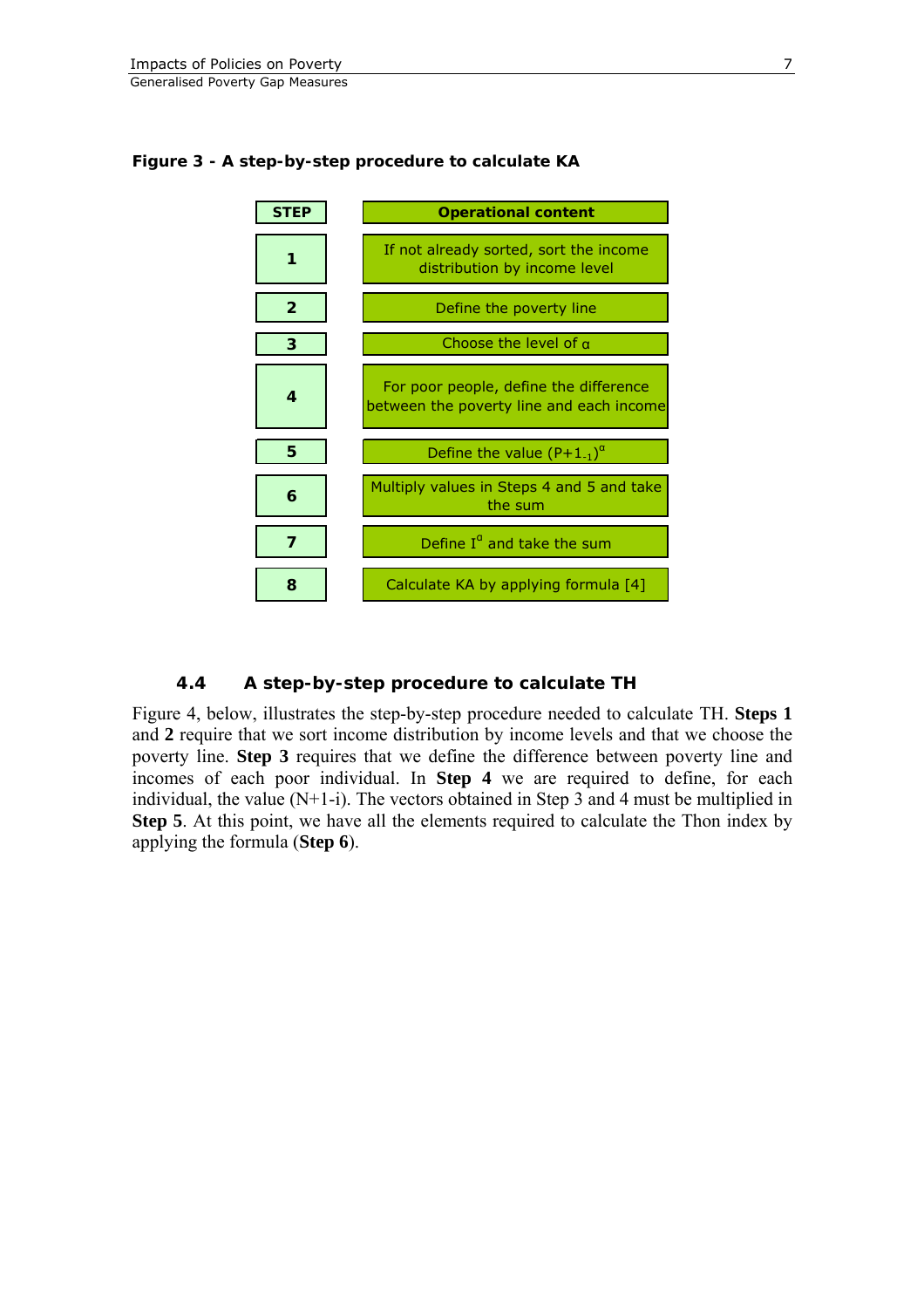

# <span id="page-11-0"></span>**Figure 4 - A step-by-step procedure to calculate TH**

#### **5 A NUMERICAL EXAMPLE OF HOW TO CALCULATE GENERALISED POVERTY GAP MEASURES**

#### **5.1 An example of how to calculate S**

Table 1, below, illustrates the steps to calculate the Sen index starting from the initial income distribution already used in other EASYPol modules. **Steps 1** and **2** do not involve calculations. They require that we sort the income distribution by income level and that we define a poverty line. **Step 3** requires, instead, that we calculate some parameters that are needed to derive the Sen index. In particular, the mean income of the poor and the headcount ratio are required. In the example below, they are 4.5 and 0.4, respectively. **Step 4** is very peculiar to the calculation of the Sen index. It requires that we calculate the Gini index among the poor, i.e. by considering only those incomes below the poverty line. Its value, in the example, is 0.167. At this point, it is very easy to calculate the Sen index, by applying formula [1]. The calculated value is 0.213.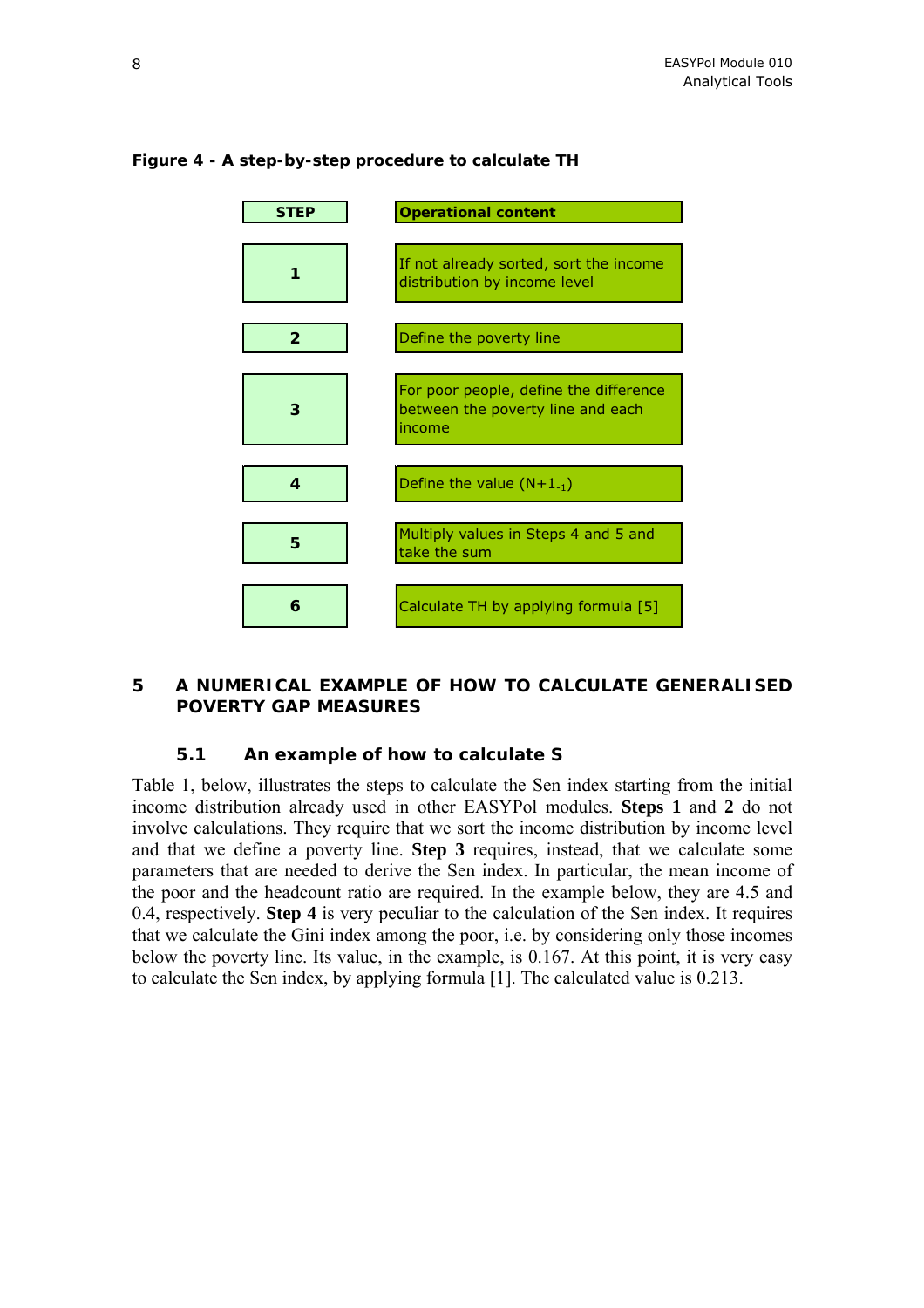

<span id="page-12-0"></span>

#### **5.2 An example of how to calculate FGT**

Table 2, below, illustrates an example of how to calculate the FGT index. The two most important things to note are the choice of  $\alpha=2$  (Step 3) and the calculation of the normalised poverty gaps in Step 4. In Step 5, the normalised poverty gaps are raised to power α. Step 6 applies formula [2], giving a value of 0.091.

#### **Table 2 - An example of how to calculate FGT**



#### **5.3 An example of how to calculate the Kakwani index KA**

Table 3, below, illustrates how to calculate the Kakwani index *KA*. As usual, **Step 1** sorts the income distribution by income level, while **Step 2** defines the poverty line. Analogously to the case of FGT index, in **Step 3** the level of poverty aversion must be chosen. In the example, this level is set to  $\alpha$ =2. Higher levels of  $\alpha$  indicate higher levels of poverty aversion. **Step 4** is an intermediate step. It requires, for every poor individual, that we calculate the difference between the poverty line and his/her own income. This difference must be non-negative for all poor individuals. **Step 5** is also an intermediate step. It requires that we calculate the weight  $(P+1-i)$  raised at  $\alpha$ . **Step 6** requires that we multiply the numbers obtained in Step 4 and Step 5 and to sum them.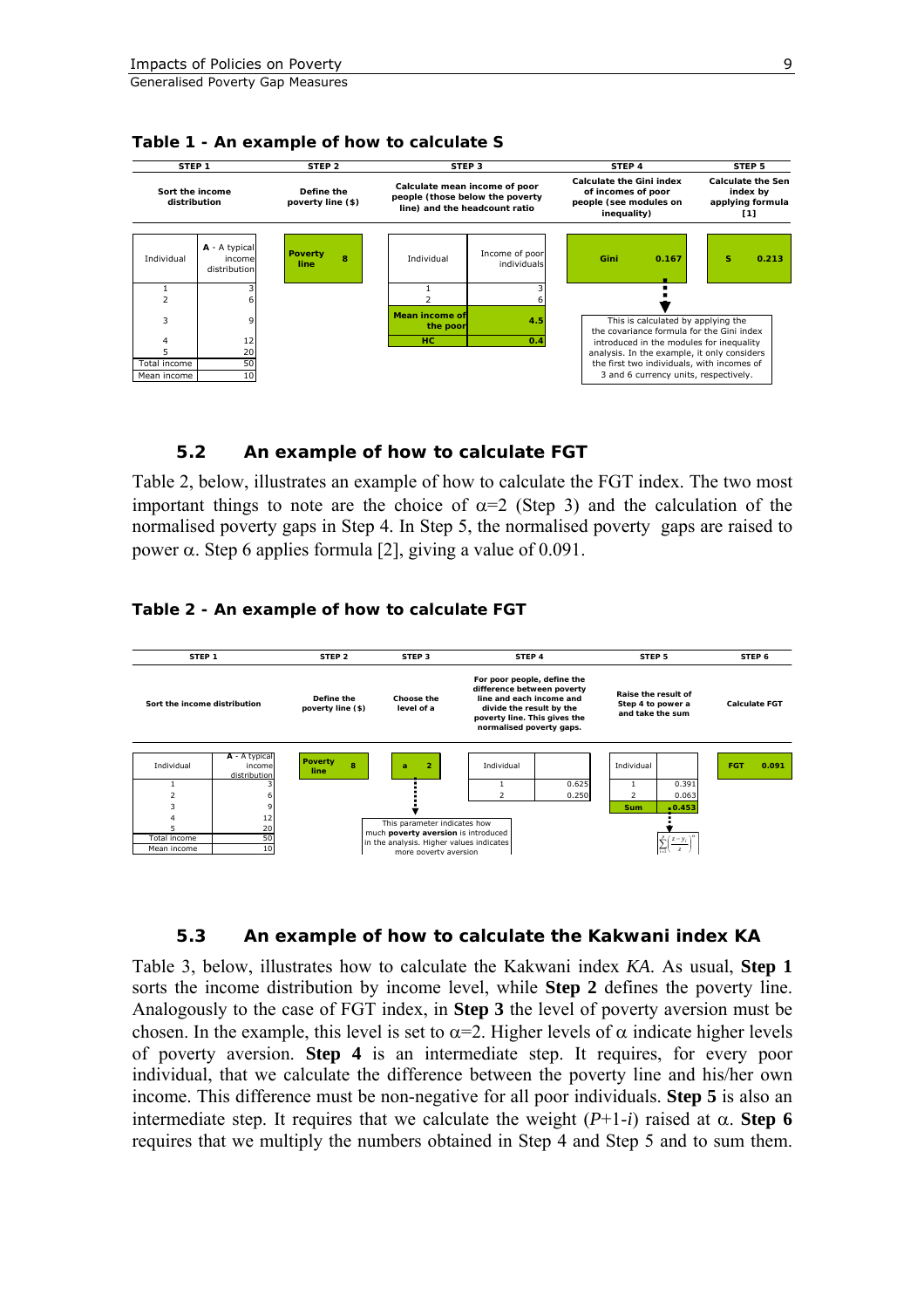<span id="page-13-0"></span>The result, in the example, is **22**. **Step 7**, instead, calculates part of the denominator of the *KA* index (the round bracket in [4]). **Step 8** applies formula [4]. The calculated value of KA is **0.220**.



#### **Table 3 - An example of how to calculate KA**

#### **5.4 An example of how to calculate the Thon index TH**

Table 4, below, illustrates the steps required to calculate the Thon index. **Step 1** and **Step 2** do not require further comments. **Step 3** defines, for each poor individual, the difference between the poverty line and incomes. **Step 4**, instead, defines the weight to be attached to the poverty gap. Note that this weight is based on the total number of individuals *N*, rather than on the number of poor individuals *P* as in the Kakwani index. **Step 5** requires that we multiply the values obtained in Step 3 and Step 4 and sum them. This gives rise to the summation term in formula [5]. **Step 5** only requires that we apply formula [5]. The calculated value is **0.275**.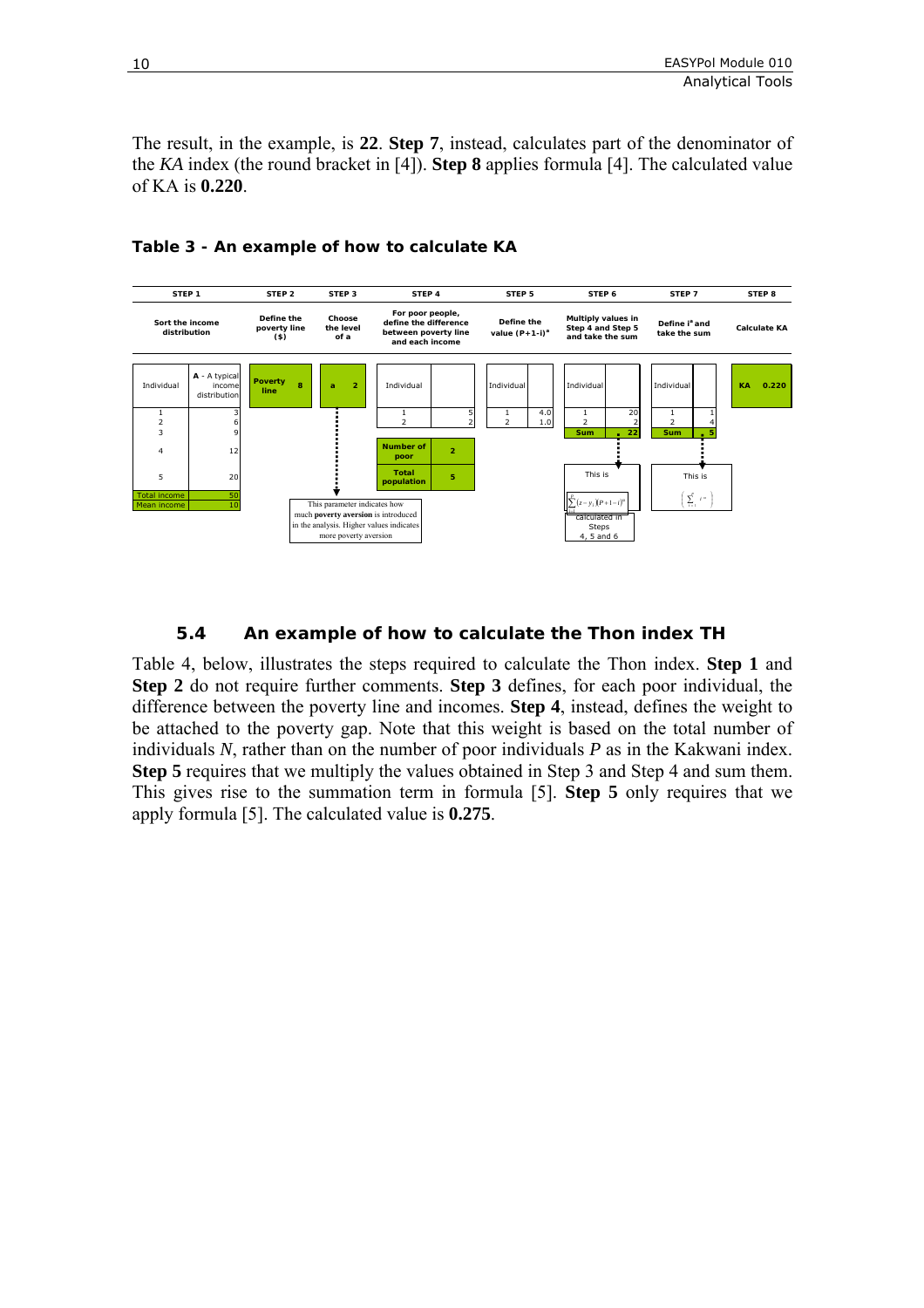

#### <span id="page-14-0"></span>**Table 4 - An example of how to calculate TH**

# **6 THE PROPERTIES OF THE GENERALISED POVERTY GAP MEASURES**

Applying different generalised poverty gap measures to the same distribution gives different numbers. In order to interpret these numbers, it is worth discussing the main properties of these indexes, i.e. how much they vary and how they vary if the distribution is changed. We will address these issues in the next sub-paragraphs for each index.

# **6.1 The main properties of S**

The *S* index has the following main properties:

*S* **has zero as lower limit**. When all incomes of poor people are equal to the poverty line,  $G_P$  is zero and  $z = \overline{y}_p$ , therefore *S*=0.

*S* **has the headcount ratio** *HC* **as upper limit**. When all incomes of poor individuals are zero, the mean income of the poor  $\bar{y}_p$  is zero. Expression [1], therefore, tends to

$$
\frac{P}{N} = HC^{6}
$$

 $\overline{a}$ 

*S* **is scale invariant**, as the Gini index is also scale invariant and both the mean income of the poor and the poverty line are scaled by the same factor.

*S* **is not translation invariant**. When all incomes are increased (decreased) by a given amount of money, *S* decreases (increases).

*S* satisfies the principle of transfers.

<span id="page-14-1"></span><sup>&</sup>lt;sup>6</sup> In fact, when all incomes of poor individuals is zero, the Gini coefficient is not defined. The value of *HC* must therefore be obtained as the limit of expression [1].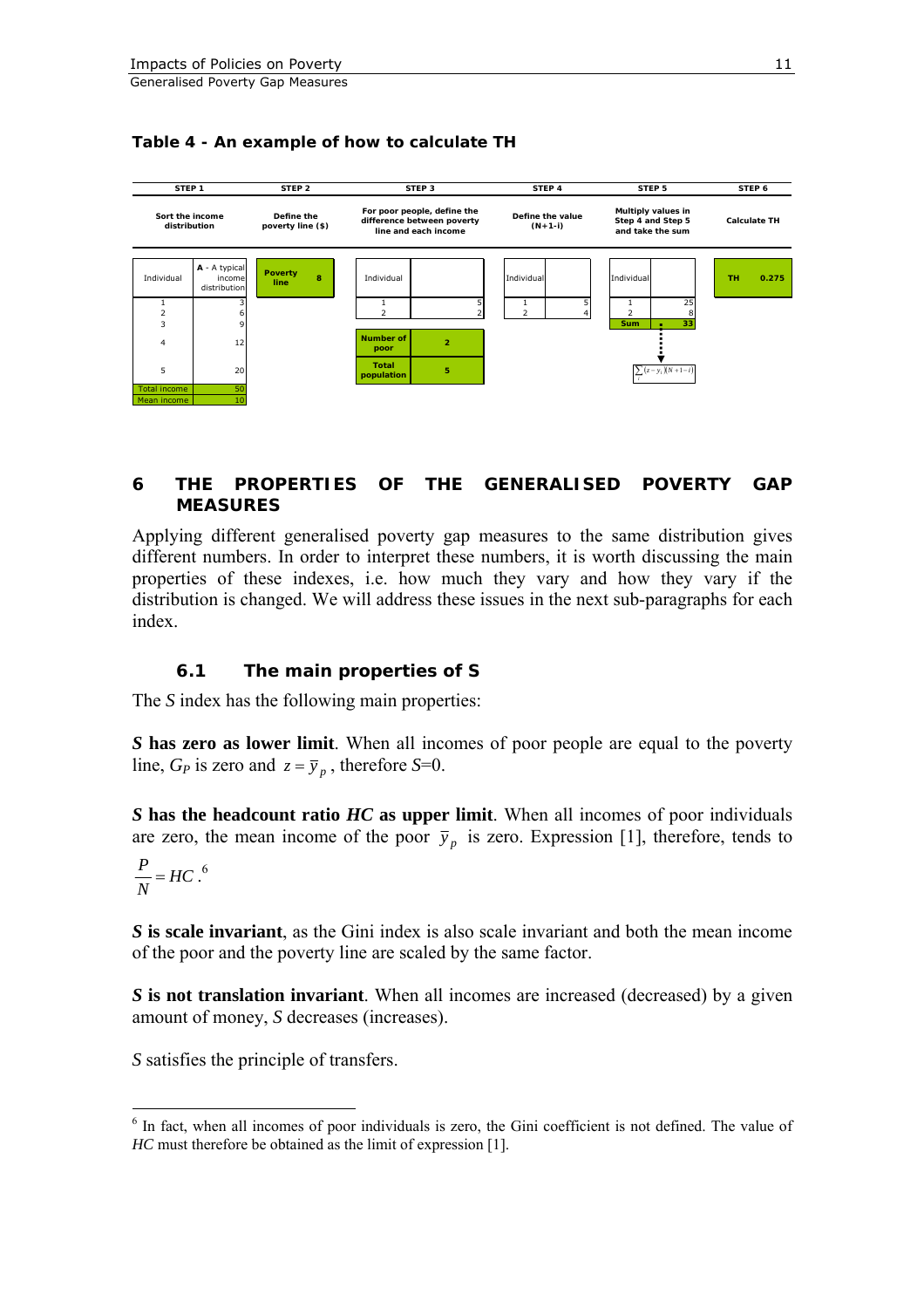<span id="page-15-0"></span>Table 5, below, illustrates the behaviour of the Sen index assuming alternative income distributions. Its initial value is **0.213** (column B). When all poor individuals have zero incomes (column C), the value of the Sen index is equal to the headcount ratio (**0.400**). When all poor individuals have an income equal to the poverty line, the value of the Sen index is **zero** (column D).



| Individual                    | A - A typical<br>income<br>distribution | $B - All poor$<br>individuals<br>have zero<br>income | C - All poor<br>individuals<br>have incomes<br>equal to the<br>poverty line | Original income<br>distribution with<br>all incomes and<br>the poverty<br>line increased by<br>20 % | Original income<br>distribution with<br>all incomes and<br>the poverty<br>line increased<br>by $$2$ | Original income<br>distribution with a<br>redistribution of \$1 from<br>the richest to the<br>poorest, nobody crosses<br>the poverty line | Original income<br>distribution with a<br>redistribution of \$3,<br>the receiver crosses<br>the poverty line |
|-------------------------------|-----------------------------------------|------------------------------------------------------|-----------------------------------------------------------------------------|-----------------------------------------------------------------------------------------------------|-----------------------------------------------------------------------------------------------------|-------------------------------------------------------------------------------------------------------------------------------------------|--------------------------------------------------------------------------------------------------------------|
| A                             | B                                       | $\mathbf{c}$                                         | D                                                                           | Е                                                                                                   |                                                                                                     | G                                                                                                                                         | н                                                                                                            |
|                               |                                         |                                                      |                                                                             | 3.6                                                                                                 |                                                                                                     |                                                                                                                                           |                                                                                                              |
|                               |                                         |                                                      |                                                                             | 7.2                                                                                                 |                                                                                                     |                                                                                                                                           |                                                                                                              |
|                               |                                         |                                                      |                                                                             | 10.8                                                                                                | 11                                                                                                  |                                                                                                                                           | 9                                                                                                            |
|                               | 12                                      | 12                                                   | 12                                                                          | 14.4                                                                                                | 14                                                                                                  |                                                                                                                                           | 12                                                                                                           |
|                               | 20 <sup>1</sup>                         | 20                                                   | 20                                                                          | 24.0                                                                                                | 22                                                                                                  | 19                                                                                                                                        | 17                                                                                                           |
| Poverty line                  |                                         |                                                      |                                                                             | 9.6                                                                                                 | 10                                                                                                  |                                                                                                                                           |                                                                                                              |
| Mean<br>income                | 10                                      |                                                      | 11                                                                          | 12.0                                                                                                | 12                                                                                                  | 10                                                                                                                                        | 10                                                                                                           |
| Mean<br>income of<br>the poor |                                         |                                                      |                                                                             | 5.4                                                                                                 |                                                                                                     |                                                                                                                                           |                                                                                                              |
| Gini poor                     | 0.167                                   | 0.000                                                | 0.000                                                                       | 0.167                                                                                               | 0.115                                                                                               | 0.100                                                                                                                                     | 0.000                                                                                                        |
| HC                            | 0.400                                   | 0.400                                                | 0.400                                                                       | 0.400                                                                                               | 0.400                                                                                               | 0.400                                                                                                                                     | 0.200                                                                                                        |
| <b>SEN</b>                    | 0.213                                   | 0.400                                                | 0.000                                                                       | 0.213                                                                                               | 0.170                                                                                               | 0.175                                                                                                                                     | 0.125                                                                                                        |

The Sen index is scale invariant (column E): by increasing all incomes and the poverty line by 20 per cent, the index does not change (**0.213**). The Sen index, instead, is not translation invariant (column F): by increasing all incomes and the poverty line by 2 currency units, the Sen index indicates less poverty (**0.170**). The Sen index satisfies the principle of transfers. By redistributing one currency units from the richest to the poorest (nobody crosses the poverty line), the Sen index decreases to **0.175** (column G). It decreases more if the receiving poor crosses the poverty line (**0.125**), as reported in column H.

# **6.2 The main properties of FGT**

The *FGT* index has the following properties:

- **FGT has zero as lower limit**. When all incomes are equal to the poverty line, the normalised poverty gaps are all equal to zero.
- **FGT has HC as upper limit**. When all incomes of poor individuals are zero, all normalised poverty gaps are equal to one, so that FGT=HC.
- **FGT is scale invariant**. When all incomes and poverty lines are scaled by the same factor, the normalised poverty gaps remain unchanged.
- **FGT is not translation invariant**. When all incomes and the poverty line increase (decrease) by the same absolute amount, the FGT index decrease (increase).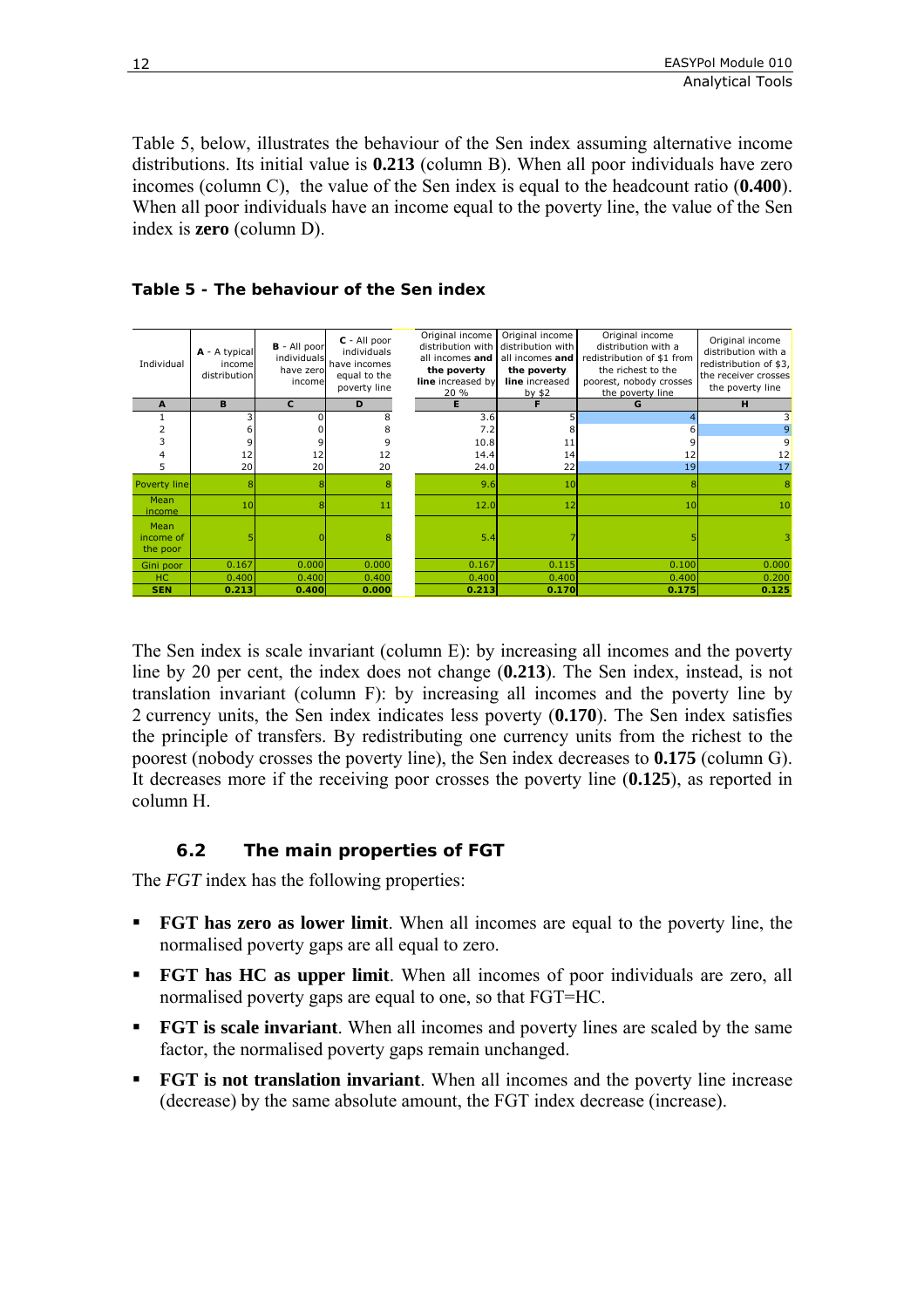<span id="page-16-0"></span>*FGT* **satisfies the principle of transfers**. Its value decreases with progressive transfers and increases with regressive transfers.

Table 6 illustrates its behaviour for  $\alpha = 2$ .

| Individual          | $A - A$ typical<br>incomel<br>distribution | $B - All poor$<br>individuals<br>have zerol<br>income | C - All poor<br>individuals<br>have incomes<br>equal to the<br>poverty line | Original income<br>distribution with<br>all incomes and<br>the poverty<br>line increased by<br>20% | Original income<br>distribution with all<br>incomes and the<br>poverty line<br>increased by \$2 | Original income<br>distribution with a<br>redistribution of \$1 from<br>the richest to the poorest,<br>nobody crosses the<br>poverty line | Original income<br>distribution with a<br>redistribution of \$3,<br>the receiver crosses<br>the poverty line |
|---------------------|--------------------------------------------|-------------------------------------------------------|-----------------------------------------------------------------------------|----------------------------------------------------------------------------------------------------|-------------------------------------------------------------------------------------------------|-------------------------------------------------------------------------------------------------------------------------------------------|--------------------------------------------------------------------------------------------------------------|
| A                   | в                                          | C                                                     | D                                                                           |                                                                                                    |                                                                                                 | G                                                                                                                                         | H                                                                                                            |
|                     |                                            |                                                       |                                                                             | 3.6                                                                                                |                                                                                                 |                                                                                                                                           |                                                                                                              |
|                     |                                            |                                                       |                                                                             | 7.2                                                                                                |                                                                                                 |                                                                                                                                           |                                                                                                              |
|                     |                                            |                                                       |                                                                             | 10.8                                                                                               |                                                                                                 |                                                                                                                                           |                                                                                                              |
|                     | 12                                         | 12                                                    | 12                                                                          | 14.4                                                                                               | 14                                                                                              |                                                                                                                                           | 12                                                                                                           |
|                     | 20 <sup>1</sup>                            | 20                                                    | 20                                                                          | 24.0                                                                                               | 22                                                                                              | 19                                                                                                                                        |                                                                                                              |
| <b>Poverty line</b> |                                            |                                                       |                                                                             | 9.6                                                                                                |                                                                                                 |                                                                                                                                           |                                                                                                              |
| <b>FGT</b>          | 0.091                                      | 0.400                                                 | 0.000                                                                       | 0.091                                                                                              | 0.0580                                                                                          | 0.063                                                                                                                                     | 0.078                                                                                                        |

# **Table 6 - The behaviour of FGT with** α

As in the previous case, when all poor individuals have zero income, the value of the FGT index is equal to the headcount ratio. It is instead zero when all poor individuals have incomes just equal to the poverty line (see columns C and D, respectively). The FGT index is scale invariant (column E) but it not translation invariant (column F). It also satisfies the principle of transfers; after a progressive transfer with no crossing of the poverty line, its value reduces, in the example, to **0.063** (column G) However, it reduces less (**0.078**) if the poor individual is lifted out of poverty (column H), as the remaining individual is far enough away from the poverty line. This means that to reduce the FGT index with  $\alpha=2$ , transfers to the poorest part of the population are more effective, as the degree of poverty aversion weighs more than those individuals who are closer to the poverty line. Therefore, there is a paradox situation whereby lifting people out of poverty may give an FGT index which is higher than that obtained when nobody crosses the poverty line, provided that transfers are made to the poorest individuals.

# **6.3 The main properties of the Kakwani index KA**

The *KA* index has the following main properties:

- *KA* **has zero as lower limit**. When all incomes of poor people are equal to the poverty line, all poverty gaps are zero.
- *KA* **has the headcount ratio** *HC* **as upper limit**.
- *KA* **is scale invariant.**
- *KA* **is not translation invariant**. When all incomes are increased (decreased) by a given amount of money, *S* decreases (increases).
- *KA* **satisfies the principle of transfers.**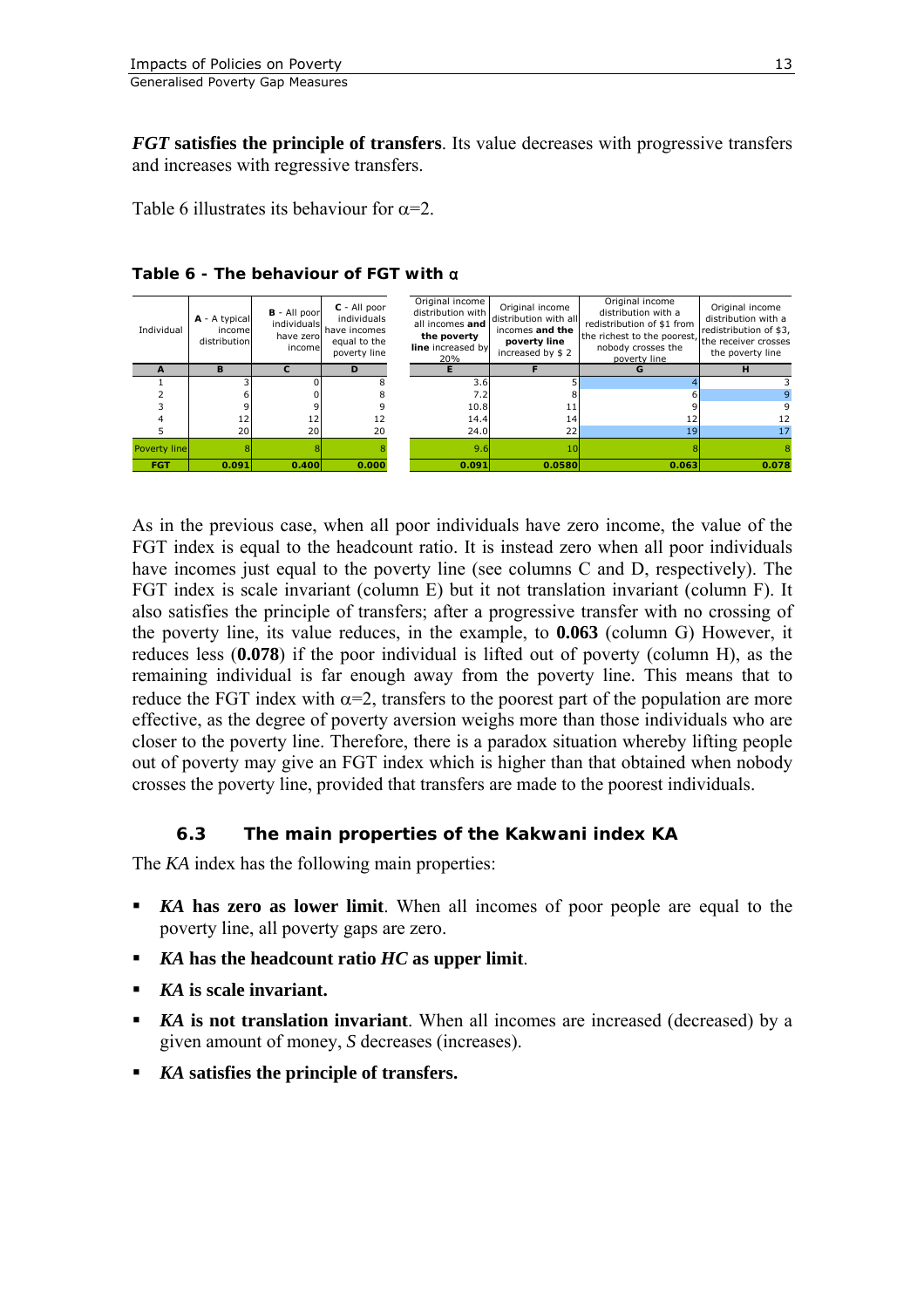<span id="page-17-0"></span>Table 7, below, illustrates the behaviour of *KA*, which is analogous to the other poverty measures illustrated so far. As in the other cases, *KA* is equal to the headcount ratio if all poor individuals have zero incomes (column C) and it is equal to zero if they have incomes equal to the poverty line (column D). The *KA* index, as the *FGT* and *S*, is scale invariant but not translation invariant (columns E and F, respectively). It satisfies the principle of transfers (columns G), but when the poor individual is lifted out of poverty, it may have higher values with respect to the case where the poor individual stays poor also after the transfer. Compare the value of **0.190** in column *H* with the value of **0.180** in column *G*.

**Table 7 - The behaviour of KA**

| Individual   | $A - A$ typical<br>income<br>distribution | $B - All poor$<br>individuals<br>have zerol<br>income | C - All poor<br>individuals<br>have incomes<br>equal to the<br>poverty line | Original income<br>incomes and the<br>poverty line<br>increased by 20% | Original income<br>distribution with all distribution with all<br>incomes and the<br>poverty line<br>increased by \$2 | Original income<br>distribution with a<br>redistribution of \$1 from<br>the richest to the poorest,<br>nobody crosses the<br>poverty line | Original income<br>distribution with a<br>redistribution of \$3,<br>the receiver crosses<br>the poverty line |
|--------------|-------------------------------------------|-------------------------------------------------------|-----------------------------------------------------------------------------|------------------------------------------------------------------------|-----------------------------------------------------------------------------------------------------------------------|-------------------------------------------------------------------------------------------------------------------------------------------|--------------------------------------------------------------------------------------------------------------|
|              | B                                         | c                                                     | D                                                                           |                                                                        |                                                                                                                       | G                                                                                                                                         | н                                                                                                            |
|              |                                           |                                                       |                                                                             | 3.6                                                                    |                                                                                                                       |                                                                                                                                           |                                                                                                              |
|              |                                           |                                                       |                                                                             | 7.2                                                                    |                                                                                                                       |                                                                                                                                           |                                                                                                              |
|              |                                           |                                                       |                                                                             | 10.8                                                                   |                                                                                                                       |                                                                                                                                           |                                                                                                              |
|              | 12                                        | 12                                                    |                                                                             | 14.4                                                                   | 14                                                                                                                    |                                                                                                                                           | 12                                                                                                           |
|              | 20 <sup>1</sup>                           | 20                                                    | 20                                                                          | 24.0                                                                   | 22                                                                                                                    | 19                                                                                                                                        |                                                                                                              |
| Poverty line |                                           |                                                       |                                                                             | 9.6                                                                    | 10                                                                                                                    |                                                                                                                                           |                                                                                                              |
| <b>KA</b>    | 0.220                                     | 0.400                                                 | 0.000                                                                       | 0.220                                                                  | 0.176                                                                                                                 | 0.180                                                                                                                                     | 0.190                                                                                                        |

# **6.4 The main properties of the Thon index TH**

The *TH* index has the following main properties:

- *TH* has zero as lower limit. When all incomes of poor people are equal to the poverty line, all poverty gaps are zero.
- **TH** has no definite upper limit, as it depends on the population size.
- *TH* **is scale invariant**.
- *TH* **is not translation invariant**. When all incomes are increased (decreased) by a given amount of money, *TH* decreases (increases).
- *TH* **satisfies the principle of transfers**.

Compared with the other generalised poverty gap measures, *TH* differs in not having a definite upper limit. Table 8, below, illustrates the behaviour of *TH*.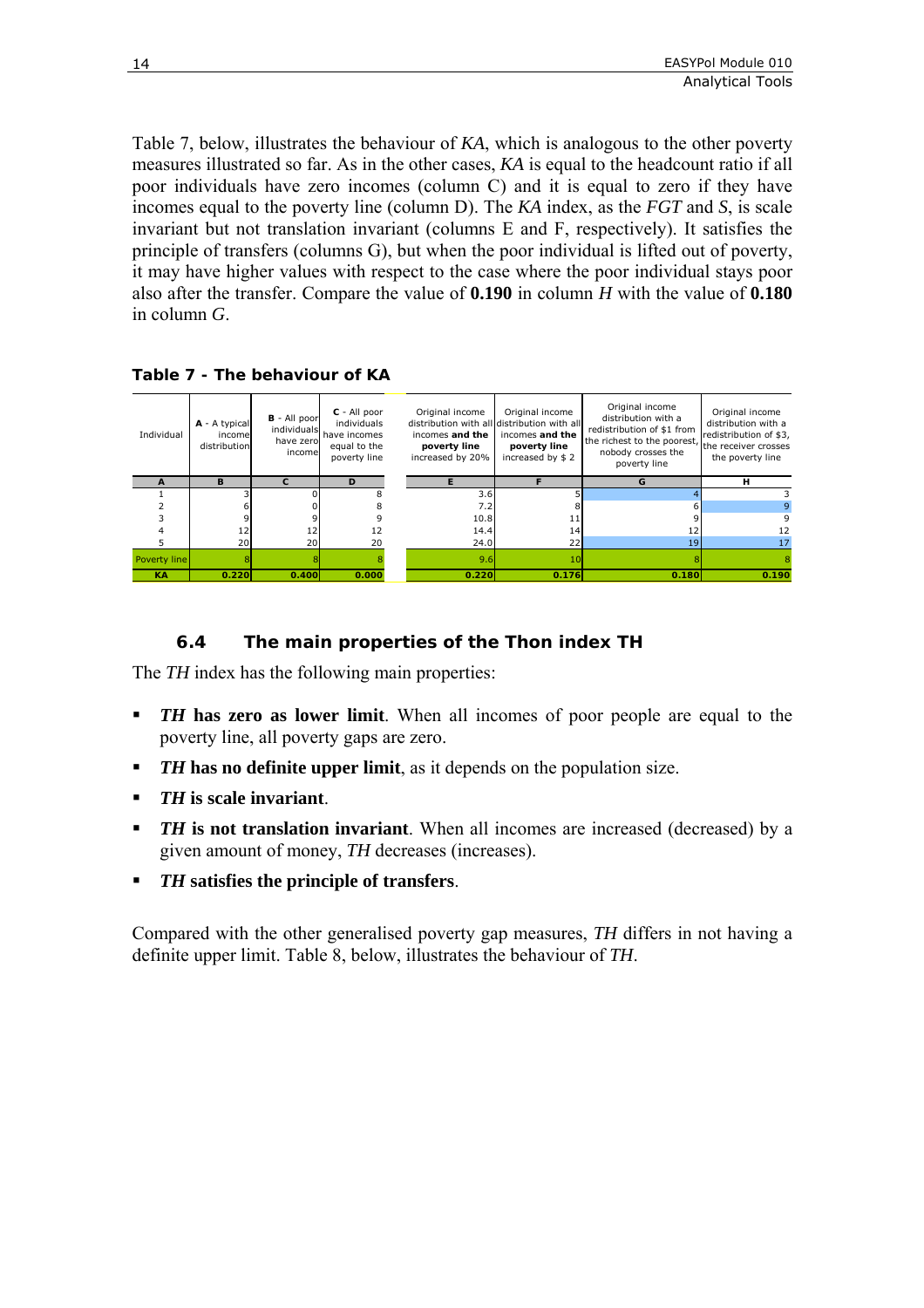<span id="page-18-0"></span>**Table 8 - The behaviour of TH**

| Individual              | A - A typical<br>income<br>distribution | <b>B</b> - All poor<br>individuals<br>have zero<br>income | C - All poor<br>individuals<br>have incomes<br>equal to the<br>poverty line | Original income<br>incomes and the<br>poverty line<br>increased by 20% | Original income<br>distribution with all distribution with all<br>incomes and the<br>poverty line<br>increased by \$2 | Original income distribution<br>with a redistribution of \$1<br>from the richest to the<br>poorest, nobody crosses<br>the poverty line | Original income<br>distribution with a<br>redistribution of \$3.<br>the receiver crosses<br>the poverty line |
|-------------------------|-----------------------------------------|-----------------------------------------------------------|-----------------------------------------------------------------------------|------------------------------------------------------------------------|-----------------------------------------------------------------------------------------------------------------------|----------------------------------------------------------------------------------------------------------------------------------------|--------------------------------------------------------------------------------------------------------------|
|                         | в                                       |                                                           | ח                                                                           |                                                                        |                                                                                                                       |                                                                                                                                        |                                                                                                              |
|                         |                                         |                                                           |                                                                             | 3.6                                                                    |                                                                                                                       |                                                                                                                                        |                                                                                                              |
|                         |                                         |                                                           |                                                                             | 7.2                                                                    |                                                                                                                       |                                                                                                                                        |                                                                                                              |
|                         |                                         |                                                           |                                                                             | 10.8                                                                   |                                                                                                                       |                                                                                                                                        |                                                                                                              |
|                         | 12                                      |                                                           |                                                                             | 14.4                                                                   | 14                                                                                                                    |                                                                                                                                        |                                                                                                              |
|                         | 20 <sup>1</sup>                         | 20                                                        | 20                                                                          | 24.0                                                                   | 22                                                                                                                    | 19                                                                                                                                     |                                                                                                              |
| Poverty<br><u>line.</u> |                                         |                                                           |                                                                             | 9.6                                                                    |                                                                                                                       |                                                                                                                                        |                                                                                                              |
| <b>TH</b>               | 0.275                                   | 0.600                                                     | 0.000                                                                       | 0.275                                                                  | 0.220                                                                                                                 | 0.233                                                                                                                                  | 0.208                                                                                                        |

It is worth noting that when all poor individuals have zero incomes, the value of the *TH* index is now **0.600** (rather than 0.400 – the headcount ratio). Column E shows that *TH* is scale invariant, while column F shows that it is not translation invariant. Increasing all incomes and the poverty line by the same absolute level reduces the *TH* index. It also satisfies the principle of transfers, as in both columns G and H the index is lower when a progressive transfer is made.

#### **7 A SYNTHESIS**

It is worth summarising the main characteristics of the generalised poverty gap measures in a single table. Table 9 serves this purpose.

| Poverty.<br>indices | Lower<br>limit | Upper limit       | <b>Scale</b><br>invariance | <b>Translation</b><br>invariance | Principle of<br><b>transfers</b> | Combination of HC and PG        | Appeal |
|---------------------|----------------|-------------------|----------------------------|----------------------------------|----------------------------------|---------------------------------|--------|
| s                   | $\Omega$       | HC                | <b>YES</b>                 | NO.                              | <b>YES</b>                       | $HC[PG+(1-PG)Gn]$               | High   |
| <b>FGT</b>          | $\Omega$       | НC                | <b>YES</b>                 | NO.                              | <b>YES</b>                       | HC if $a=0$ ; (HC)(PG) if $a=1$ | High   |
| <b>KA</b>           | 0              | НC                | <b>YES</b>                 | NO.                              | <b>YES</b>                       | $(HC)(PG)$ if $a=0$             | High   |
| ΤН                  | 0              | No upper<br>bound | <b>YES</b>                 | ΝO                               | <b>YES</b>                       | $\ast$                          | Medium |

**Table 9 - The main characteristics of the generalised poverty gap measures** 

All indexes so far investigated have zero as lower limit. All indexes except *TH* have the headcount ratio *HC* as the upper limit. All of them are scale invariant and none of them are translation invariant. At the same time, all indexes satisfy the principle of transfers. It is of some interest to note that three out of four indexes discussed here may be expressed as some combinations of the headcount ratio *HC* and the poverty gap *PG*. The only exception is *TH*. Given this limitation, and mainly for the fact that there is no upper limit, there is slightly less appeal to use the Thon index for applied works than using the other three indexes.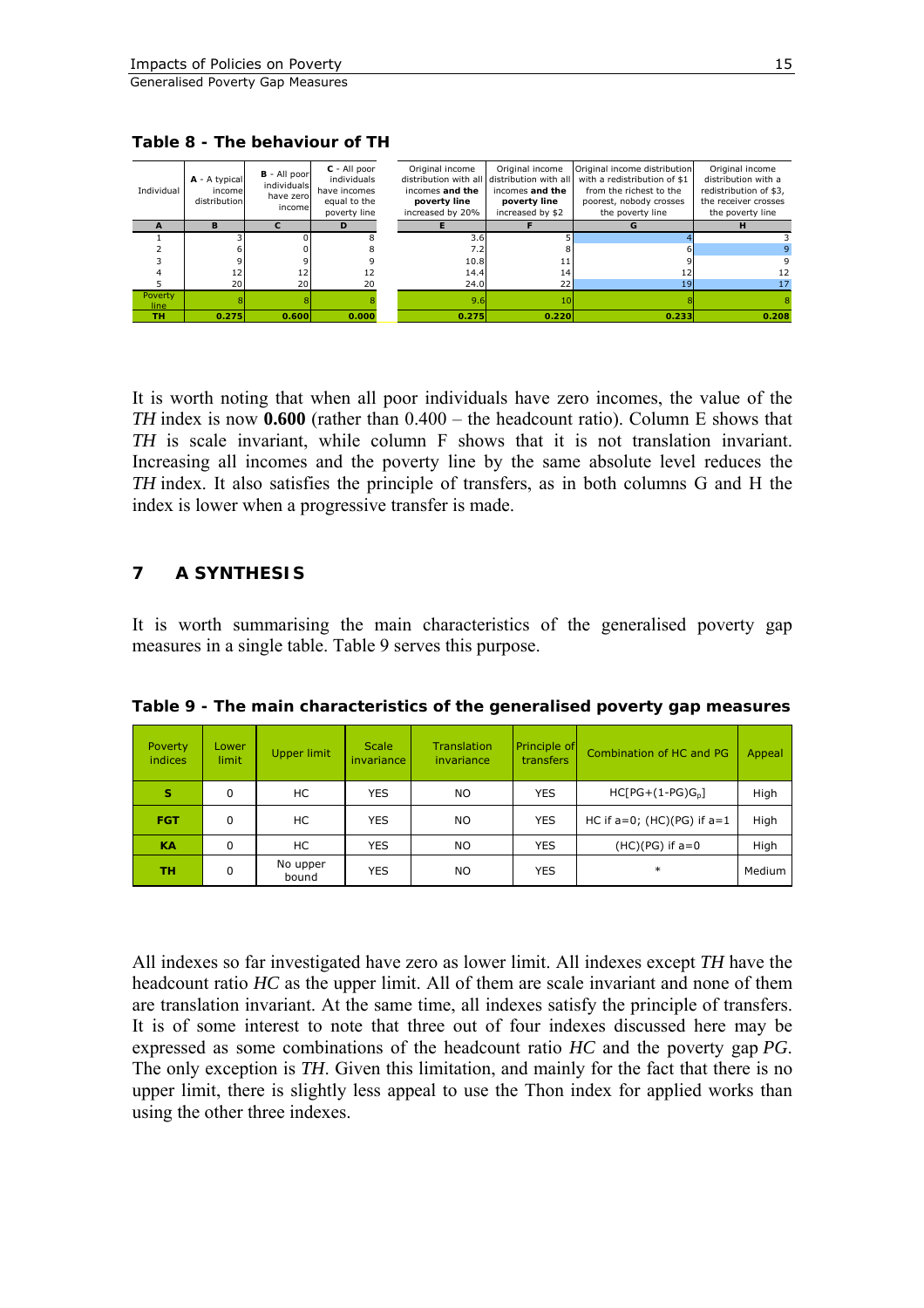# <span id="page-19-0"></span>**8 READERS' NOTES**

# **8.1 Time requirements**

The delivery of this module to an audience already familiar with the definition of poverty both in absolute and relative terms and with the simplest ways to define poverty may take about three hours.

# **8.2 Frequently asked questions**

- $\checkmark$  How do I select among many poverty indexes? There is no clear-cut answer to this question. The choice of the poverty index may depend on the type of analysis that is carried out. A good guide to select among indexes, however, is to know how they react to changes in the income distribution (axioms).
- $\checkmark$  Is it possible that different poverty indexes give different answers? Yes, it is. Since different poverty indexes react differently to shocks in the income distribution, the possibility of having contradictory results must be taken into account. This is the reason why different poverty indexes should be calculated in applied works.
- $\checkmark$  What is the advantage of using generalised poverty gap measures? There is no definite advantage of using these indexes compared with other classes of poverty measures. However, they share the nice feature of being based on a readily interpretable poverty measure, i.e., the poverty gap. Many of them are also useful combinations of the poverty gap and of the headcount ratio.

# **8.3 Complementary capacity building materials**

Complementary EASYPol modules are:

- EASYPol Module 004: *[Impacts of Policies on Poverty: The Definition of Poverty](http://www.fao.org/docs/up/easypol/312/povanlys_defpov_004EN.pdf)*
- EASYPol Module 005: *[Impacts of Policies on Poverty: Absolute Poverty Lines](http://www.fao.org/docs/up/easypol/316/abslt_pov_lines_005EN.pdf)*
- EASYPol Module 006: *[Impacts of Policies on Poverty: Relative Poverty Lines](http://www.fao.org/docs/up/easypol/317/rel_pov_lines_006EN.pdf)*
- EASYPol Module 009: *[Impacts of Polcies on Poverty: Distributional Poverty Gap](http://www.fao.org/docs/up/easypol/322/distributional-pvmsrs_009EN.pdf)  [Measures](http://www.fao.org/docs/up/easypol/322/distributional-pvmsrs_009EN.pdf)*
- EASYPol Module 035: *[Impacts of Policies on Poverty: Poverty and Dominance](http://www.fao.org/docs/up/easypol/328/povety&dominance_035EN.pdf)*

# **9 REFERENCES AND FURTHER READINGS**

Deaton A., 1997. *The Analysis of Household Surveys*, The Johns Hopkins University Press, Baltimore, USA.

Foster J., Greer J., Thorbecke E., 1984. A Class of Decomposable Poverty Measures, *Econometrica*, **52**, pp. 761-766.

Kakwani N., 1980. On A Class of Poverty Measures, *Econometrica*, **48**, pp. 431-436.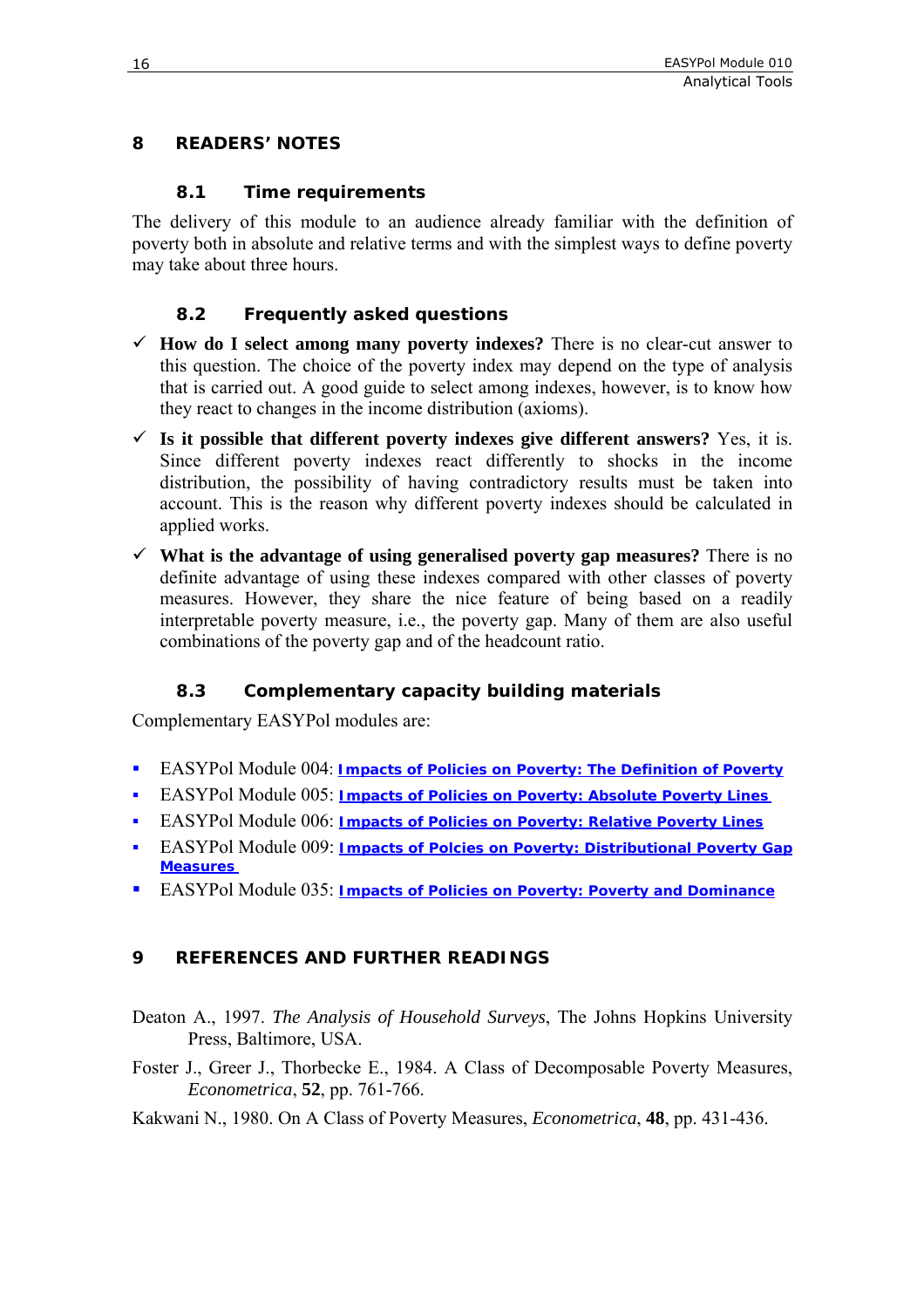- Lambert P., 2001. *The Distribution and Redistribution of Income*, Manchester University Press, Manchester, UK, 3<sup>rd</sup> edition.
- Sen A., 1976. Poverty: An Ordinal Approach to Measurement, *Econometrica*, **44**.
- Sen A., 1997. *On Economic Inequality*, Clarendon Press, Oxford, UK.
- Thon D., 1979. On Measuring Poverty, *Review of Income and Wealth*, **25**, pp. 429-439.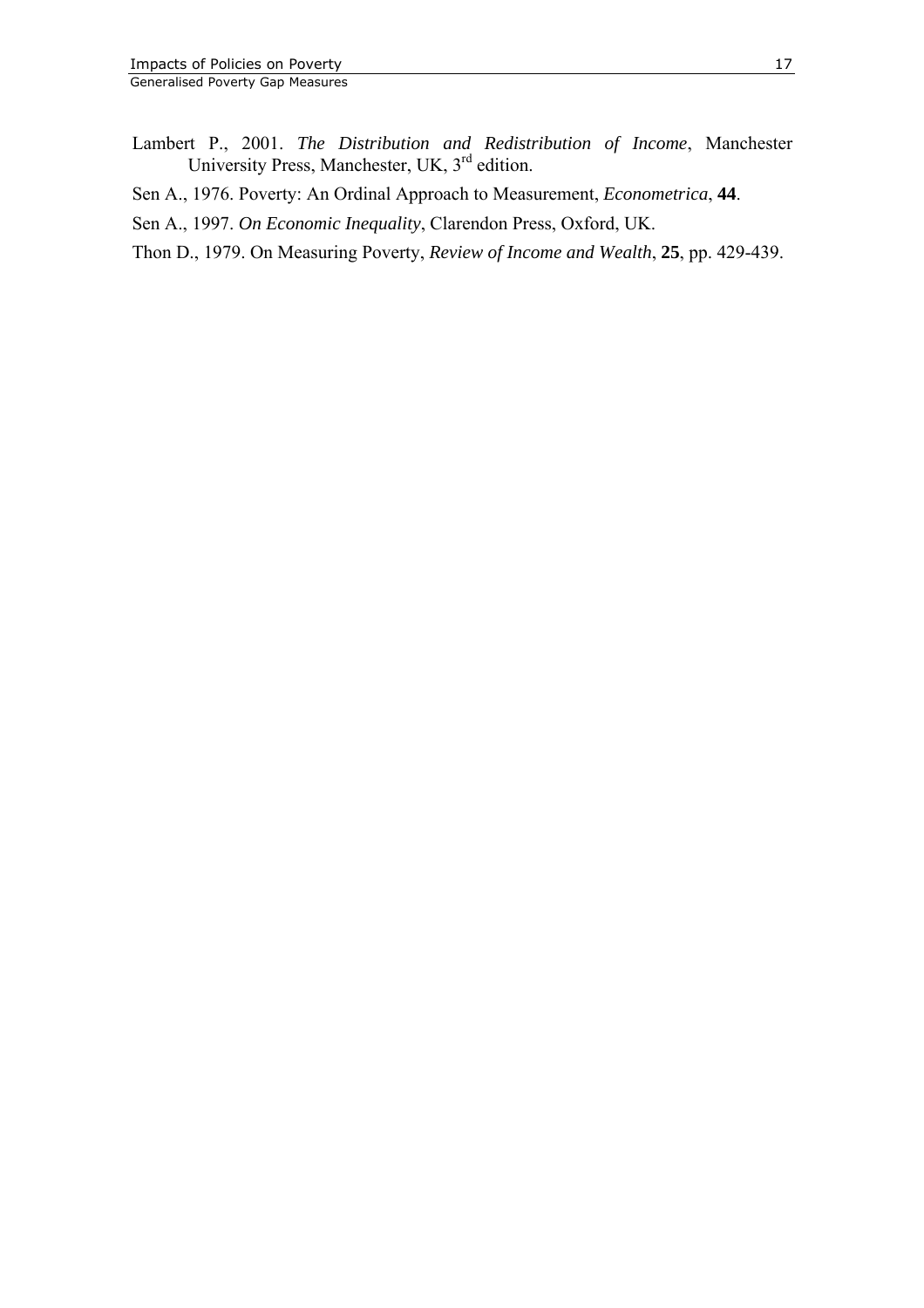#### **Module metadata**

. **. . . . . . . . . . . .** . . 经货币的 医子宫下颌 医皮肤皮肤 医血清性血清 医肠血清 医肠室 医施尔特氏病 医假子宫炎

#### **1. EASYPol module 010**

| 2. Title in original language    |                                           |  |  |  |  |
|----------------------------------|-------------------------------------------|--|--|--|--|
| <b>English</b>                   | Impacts of Policies on Poverty            |  |  |  |  |
| <b>French</b>                    | Impacts des politiques sur la pauvreté    |  |  |  |  |
| <b>Spanish</b>                   |                                           |  |  |  |  |
| <b>Other language</b>            |                                           |  |  |  |  |
| 3. Subtitle in original language |                                           |  |  |  |  |
|                                  |                                           |  |  |  |  |
| <b>English</b>                   | Generalised Poverty Gap Measures          |  |  |  |  |
| <b>French</b>                    | Mesures de l'écart de pauvreté généralisé |  |  |  |  |
| Spanish                          |                                           |  |  |  |  |

**Other language** 

#### **4. Summary**

This module illustrates more advanced ways to measure poverty. It belongs to a set of modules that discuss how to measure poverty according to different perspectives. In particular, this module will deal with generalised poverty gap measures, i.e. those poverty measure based on the definition of the poverty gap. The Sen index, the Foster-Greer-Thorbecke index, the Kakwani index and the Thon index will be discussed. Many public policies may impact on poor people. In policy work it is therefore important to simulate the impact of alternative policies on poverty and to rank policy options according to a wide range of poverty measures. This module will provide the framework for such an analysis.

#### **5. Date**

November 2005

#### **6. Author(s)**

Lorenzo Giovanni Bellù, Agricultural Policy Support Service, Policy Assistance Division, Rome, FAO, Italy

Paolo Liberati, University of Urbino, "Carlo Bo", Institute of Economics, Urbino, Italy

| 7. Module type                    | Thematic overview<br>Conceptual and technical materials<br>$\boxtimes$ Analytical tools<br>Applied materials<br>Complementary resources                                                                                                                                                                                                                                     |
|-----------------------------------|-----------------------------------------------------------------------------------------------------------------------------------------------------------------------------------------------------------------------------------------------------------------------------------------------------------------------------------------------------------------------------|
| 8. Topic covered<br>by the module | $\boxtimes$ Agriculture in the macroeconomic context<br>Agricultural and sub-sectoral policies<br>Agro-industry and food chain policies<br>Environment and sustainability<br>Institutional and organizational development<br>Investment planning and policies<br>$\boxtimes$ Poverty and food security<br>Regional integration and international trade<br>Rural Development |